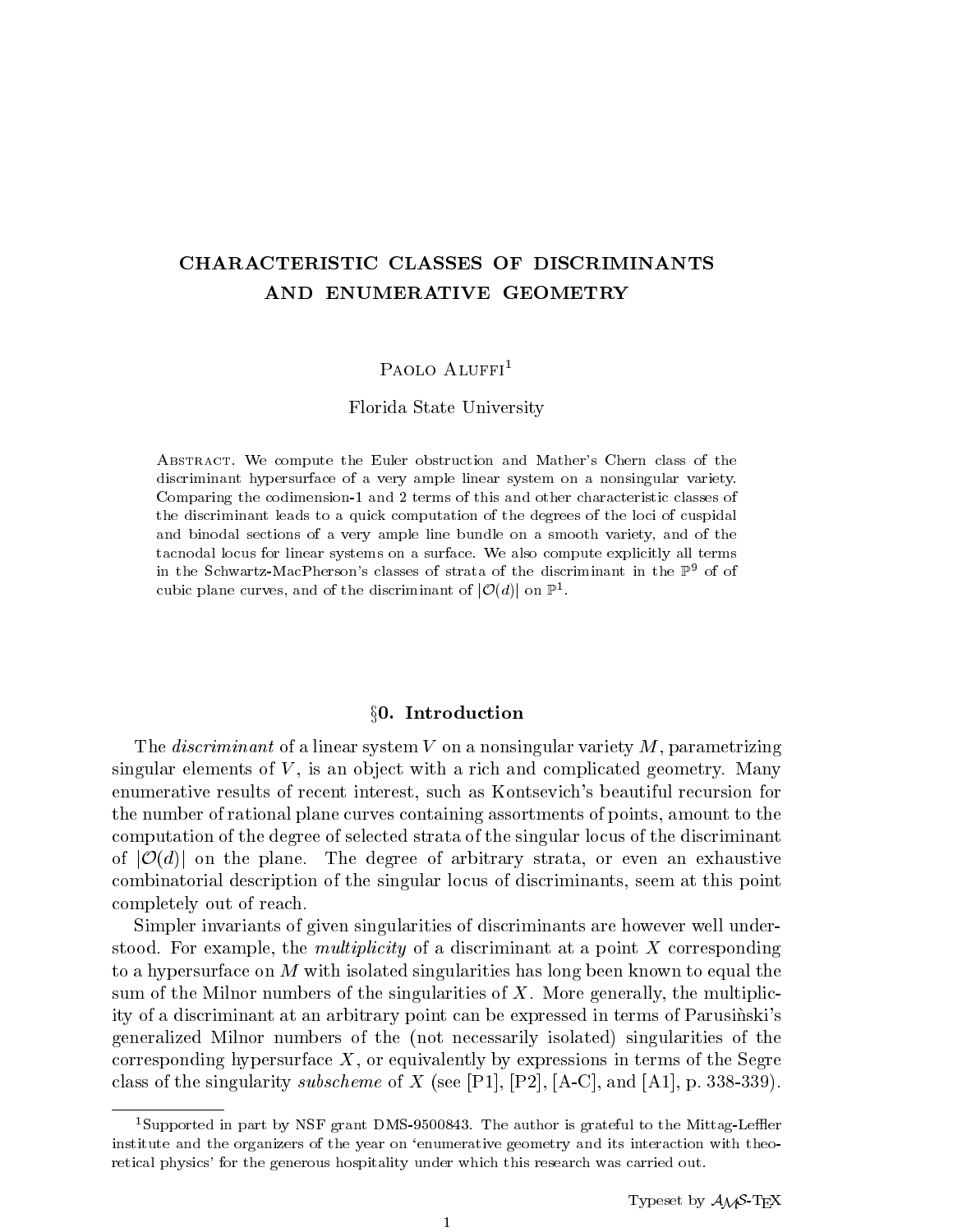In this note we aim to bridge from this type of information to standard enumerative results.

First, we compute the *local Euler obstruction* of a discriminant at a point  $X$ , under mild assumptions on the situation (essentially, we assume that the discriminame is a hypersurface in  $\mathbb{F}^n = H^1(M, L)$ : we show that the Euler obstruction at X equals the degree of its  $\mu$ -class, introduced in [A1], and hence agrees with Parusinski's Milnor number of the singularity of  $X$ . We then obtain an explicit expression for Mather's Chern class  $c_M(D)$  of a discriminant D, which corresponds to the Euler obstruction function under MacPherson's natural transformation ([MP]). Pushing this forward to the ambient projective space  $\mathbb{P}^n = \mathbb{P}H^1(M,L)$  we find

$$
c_M(D) \mapsto c(T\mathbb{P}^n) \cap \sum_{j \ge 1} (-1)^{j-1} \sum_{k=1}^j \binom{j-1}{k-1} \delta_k \cdot [\mathbb{P}^{n-j}]
$$

where  $\delta_k$  denotes the k-th rank of M in the sense of Holme (that is, the  $(m-k)$ -th class  $\rho_{m-k}$  in the sense of [Fulton], p. 253), explicitly

$$
\delta_k=\int c_1(\mathcal{L})^{k-1}c(\mathcal{P}_M^1\mathcal{L})\cap [M]
$$

(cf. [A1], p. 340) with  $c(P_M^*\mathcal{L}) = c(\mathcal{L})c(I \mid M \otimes \mathcal{L})$  the class of the bundle of principal parts of  $\mathcal{L}$ .

By comparing the degrees of the codimension-one terms of Mather's class and other characteristic classes of the discriminant, we recover formulas for the degree of the loci  $C, G$  parametrizing respectively cuspidal and binodal elements of the linear system. While formulas for these loci are not new (see for example  $[D-L]$ , p. 5), the method employed here seems particularly straightforward and leads naturally to simple expressions: we find

$$
\deg C = m(\delta_1 + \delta_2) + 2K \cdot c_{m-1}
$$
  

$$
\deg G = \frac{\delta_1^2}{2} - \frac{3m+1}{2} (\delta_1 + \delta_2) - 3K \cdot c_{m-1}
$$

where *m* denotes the dimension of *M*, **A** its canonical divisor, and  $c_i = c_i (P_M^T \mathcal{L})$ . As another application of this circle of ideas, we obtain the (known) formula for the locus of tacnodal sections of a linear system on a surface:

$$
5\delta_1 + 3\delta_2 + 26\delta_3 + 17K \cdot c_1
$$

with notations as above, by comparing codimension-2 terms of suitable characteristic classes.

The lesson we draw from these examples is that it would be valuable to compute a number of `characteristic classes' of discriminants. In principle one should aim to computing Schwartz-MacPherson's class (and not just the degree) of strata of discriminants: the good additivity properties of Schwartz-MacPherson's classes make these invariants very well-behaved, in the sense that any computation of a characteristic class yields a linear relation among these invariants. We expand on this viewpoint at the end of section 3.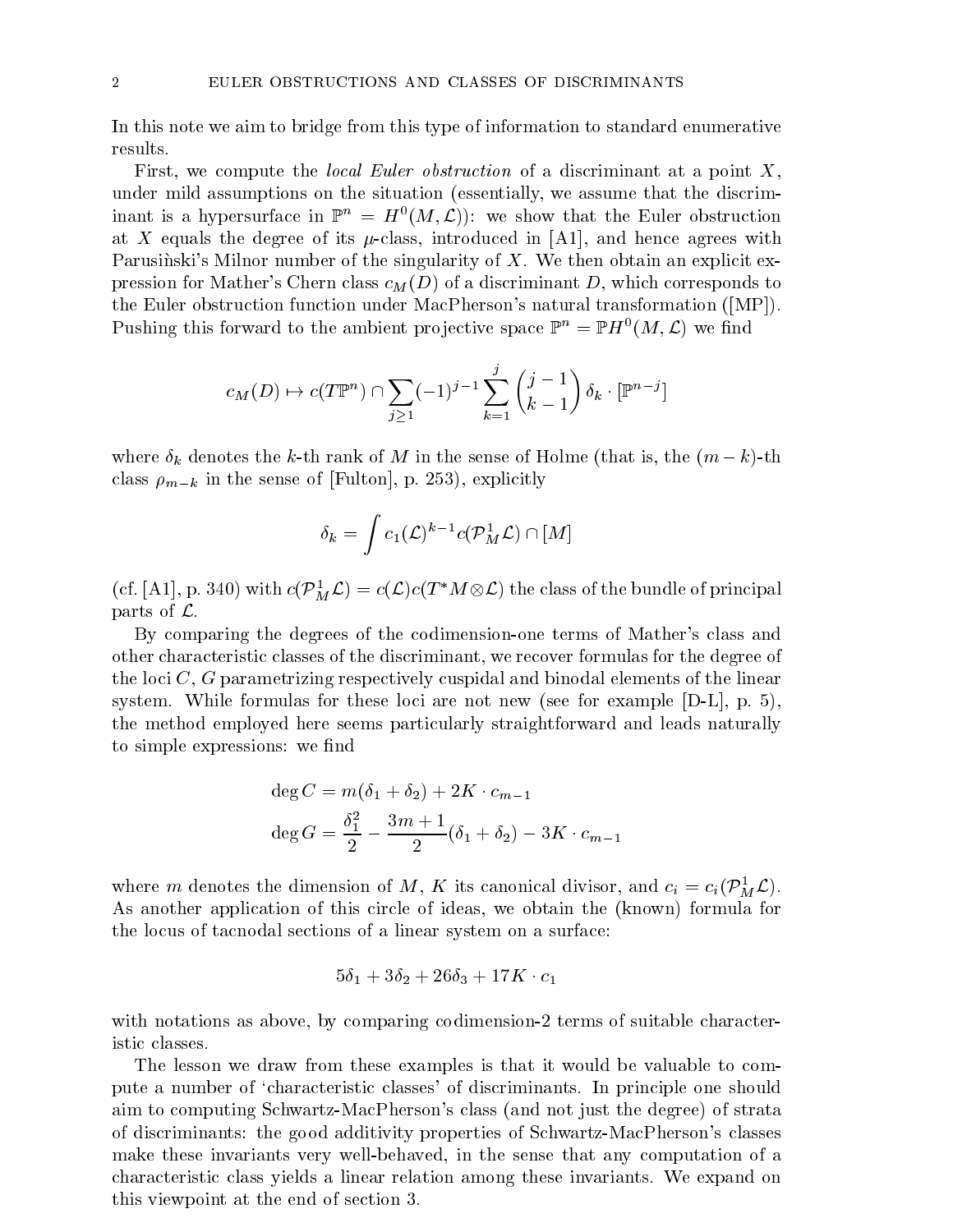More interesting applications will depend on computing several classes associated to a discriminant, such as Schwartz-MacPherson's class of its strata, or the Segre class of its singular scheme. We obtain these for the 12-ic hypersurface D of  $\mathbb{P}^9$ parametrizing singular plane cubics. This allows us to compute the multiplicity and Euler obstruction of its discriminant (a degree-23,579,476,910 hypersurface of  $\mathbb{P}^{293,929}$  at D—while such a result is certainly not particularly useful in itself, it should serve as a good illustration of the application of our formulas in an extreme situation.

Finally, we compute Schwartz-MacPherson's classes of strata of the discrimi- $\max$  of  $\mathcal{O}(a)$  on  $\mathbb{F}^2$ , in terms of the multiplicity type of representative elements of the strata. While we are able to obtain explicit forms for these expressions, we do not know a general formula for Schwartz-MacPherson's class of the closure of the stratum corresponding to an arbitrary combinatorial type. We obtain such a formula for the discriminant itself, and an explicit formula for a 'weighted' Schwartz-MacPherson's class to which each substratum contributes according essentially to the order of a group of automorphisms of the corresponding combinatorial type.

I am grateful to Ragni Piene and Israel Vainsencher for several very useful comments.

## $\S1.$  The Nash blow-up of a discriminant

We work over an algebraically closed field of characteristic 0.

Let M be a complete irreducible nonsingular variety, and consider a line bundle  $\mathcal L$  on M. We assume for simplicity that  $\mathcal L$  is very ample, giving an embedding

$$
M \to {\mathbb P} H^0(M,{\mathcal L})^\vee = {\mathbb P}^n^\vee \quad .
$$

By the *aiscriminant D* of L we mean the subset of F consisting of singular sections of  $\mathcal{L}$ ; that is, D is the dual variety  $D \subset \mathbb{P}^n$  of M. The results of this note should extend to more general line bundles and linear systems, the crucial hypothesis being however that the map  $\nu$  defined below is birational.

Denoting by  $V_M$  the trivial bundle with hber  $V \equiv H^-(M, \mathcal{L})$ , we have a surjection

$$
\mathcal{V}_M \xrightarrow{\rho} \mathcal{P}_M^1 \mathcal{L} \to 0
$$

where  $P_M L$  denotes the bundle of principal parts of L on M.

We consider the projective subbundle  $\nu = \mathbb{F}(\ker \rho)$  of  $\mathbb{F}(V_M) = \mathbb{F}^{\cdot \cdot} \times M$ . We have observed in  $[A-V]$  that D is the image of D in F  $\degree$  via the projection F  $\degree$   $\times$  M  $\rightarrow$  F  $\degree$  .

BLANKET HYPOTHESIS. We assume from now on that the projection

$$
\nu: \mathcal{D} \to D
$$

is birational, as 'in the majority of cases' (cf.  $[D-L]$ , p. 4).

Note also that biduality holds, by our characteristic 0 assumption.

 $\mathbf{r}$  and  $\mathbf{r}$  and  $\mathbf{r}$  is the Nash-blow-up of D.

Proof. The Nash-blow-up can be obtained as the closure of the image of the map

$$
D \dashrightarrow \mathbb{P}^n \times \mathbb{P}^{n \vee}
$$
  

$$
X \mapsto (X, \text{tangent hyperplane to } D \text{ at } X)
$$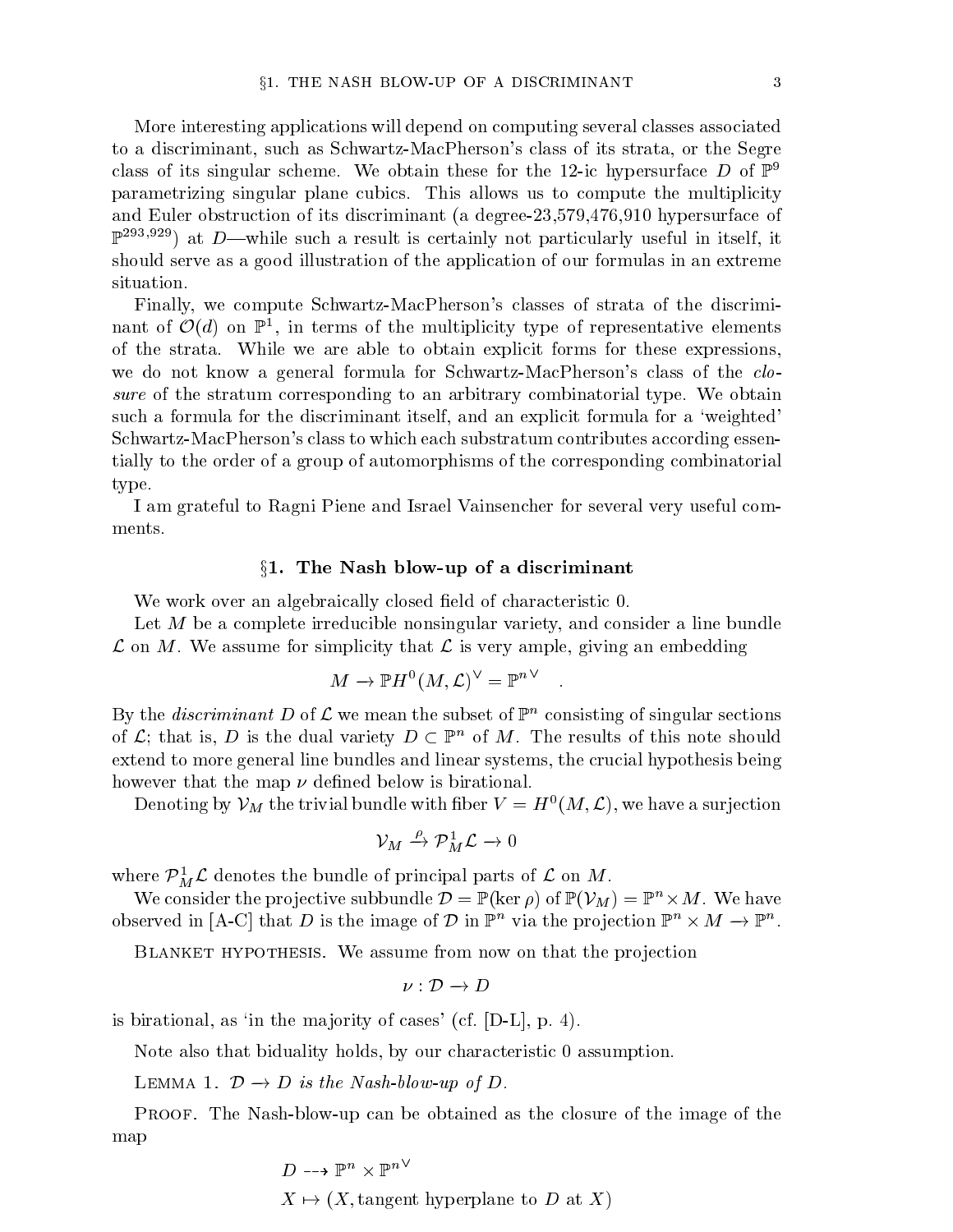defined for all X at which D is smooth. By biduality, the tangent hyperplane to D at a smooth point X corresponds to the one point of  $M$  at which the hyperplane of  $\mathbb{P}^n$  corresponding to  $X$  is tangent to  $M$ , that is to the one singular point of  $X$ . That is, the above map factors

$$
D \dashrightarrow \mathbb{P}^n \times M \subset \mathbb{P}^n \times \mathbb{P}^{n \vee}
$$

$$
X \mapsto (X, \operatorname{Sing} X)
$$

Next, Sing X consists of points at which sections of L corresponding to <sup>X</sup> vanish to rest order; hence points (XI)  $\sim$  1, Sing X) are points of P(ker )  $p$  )  $\sim$  D and the map factors of  $\sim$ 

$$
D\dashrightarrow \mathcal{D}\subset \mathbb{P}^n\times \mathbb{P}^{n\vee}
$$

However dim D = dim D, and D is irreducible, so D must be the closure of the image of this map, which is what we need.  $\square$ 

#### x2. Local Euler obstruction and Mather's Chern class

The Mather-Chern class of D is obtained by pushing forward from the Nash blow-up  $D$  the class of the tautological bundle T, whose fiber at  $(X,\mathbb{P} H) \in \mathbb{P}^n \times \mathbb{P}^n$ is the subspace  $T \mathbb{P} H$  of  $T \mathbb{P}^n = T \mathbb{P} V$ .

$$
\text{LEMMA 2.} \ \ c(\mathcal{T}) = \frac{c(T\mathbb{P}^n)}{c(\mathcal{O}_{\mathbb{P}^n}(1) \otimes \mathcal{O}_{\mathbb{P}^{n\vee}}(1))} \quad.
$$

PROOF. From the Euler sequence

$$
0\to \mathcal{O}\to H\otimes \mathcal{O}_{\mathbb{P}^{\,n}}(1)\to T\mathbb{P} H\to 0
$$

we see that

$$
c(\mathcal{T})=c(\mathcal{H}\otimes\mathcal{O}_{\mathbb{P}^{\,n}}(1))\quad,
$$

where  $H$  is the (pull-back to  $\mathbb{P}^n \times \mathbb{P}^n$  of the) bundle over  $\mathbb{P}^n$  whose fiber over  $\sim$  . This is the subspace H  $\sim$   $\sim$  subspace H  $\sim$  . This is realized by dualizing  $\sim$ 

$$
0\to \mathcal{O}_{\mathbb{P}^{n^\vee}}(-1)\hookrightarrow \mathcal{V}^\vee
$$

into

$$
0 \to \mathcal{H} \to \mathcal{V} \to \mathcal{O}_{\mathbb{P}^{n\vee}}(1) \to 0 \quad ; \quad
$$

tensoring by  $\mathcal{O}_{\mathbb{P}^n}(1)$  shows

$$
c(\mathcal{H}\otimes\mathcal{O}_{\mathbb{P}^{\,n}}(1))=\frac{c(\mathcal{V}\otimes\mathcal{O}_{\mathbb{P}^{\,n}}(1))}{c(\mathcal{O}_{\mathbb{P}^{\,n}}(1)\otimes\mathcal{O}_{\mathbb{P}^{\,n}}\vee(1))}
$$

and we are done since  $c(V \otimes \mathbf{U}_{\mathbb{P}^n}(1)) = c(T \mathbb{P}^n)$ .

 $\mathcal{L}$  and  $\mathcal{L}$  and  $\mathcal{L}$  are singular section of L. We denote by denote by denote by denote by denote by denote by denote by denote by denote by denote by denote by denote by denote by denote by denote by denote  $JX$  the singularity subscheme of  $X$ , defined by the ideal of partial derivatives of local sections of X. In  $[A1]$  we have introduced and studied the class

$$
\mu_{\mathcal{L}}(JX) = c(T^*M \otimes \mathcal{L}) \cap s(JX, M) .
$$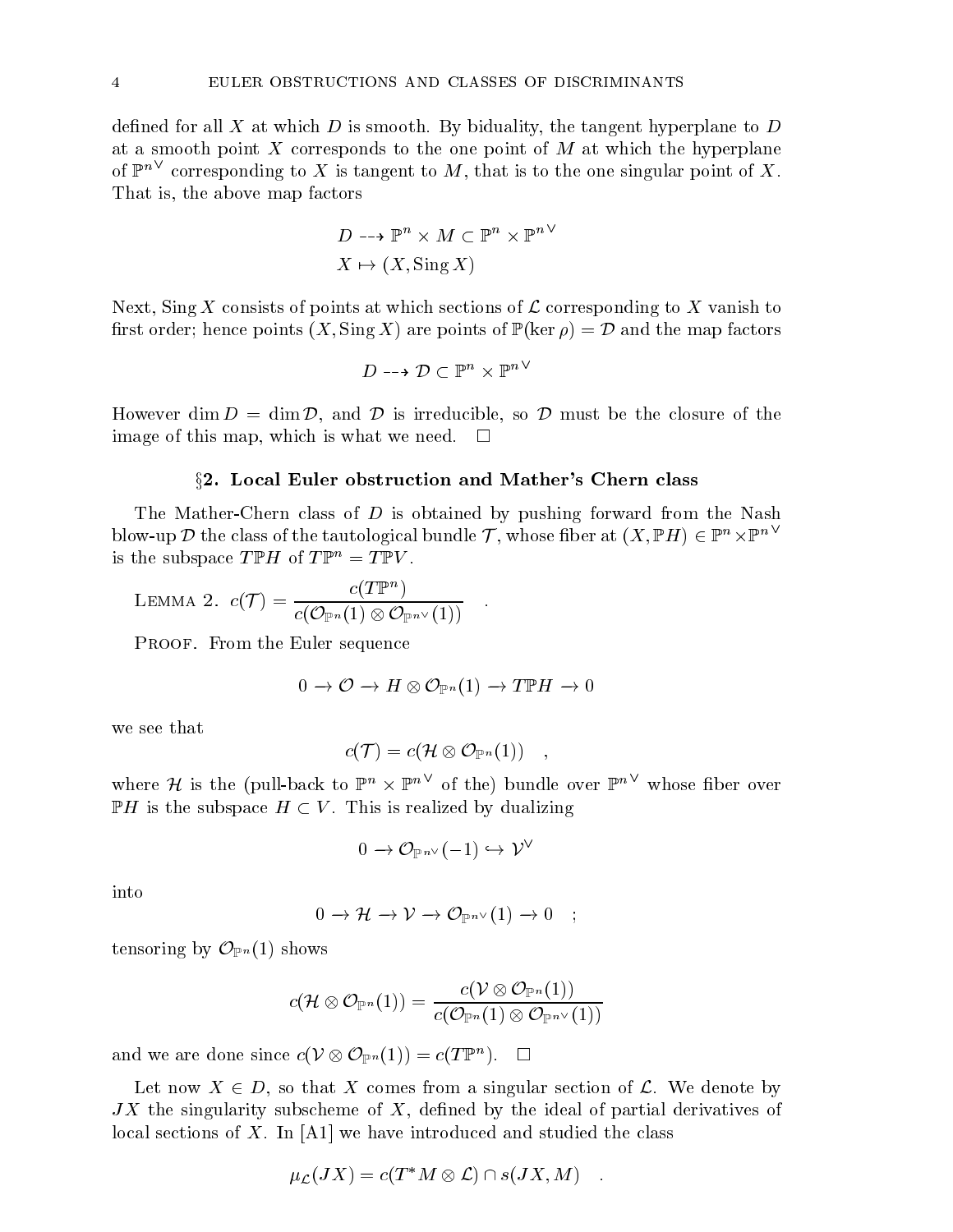The local Euler obstruction of the local Euler obstruction of the discriminant  $\mathcal{A}$  is the discriminant D of L at X is the discriminant D of L at X is the discriminant D of L at X is the discriminant D of L at X is th degree of the  $\mu$ -class of JX with respect to  $\mathcal{L} \colon$ 

$$
Eu_D\ X=\int \mu_{\cal L}(JX)
$$

PROOF. As we have shown that  $\mathcal{D} \to D$  is the Nash-blow-up of D, and computed the relevant tautological bundle in Lemma 2, we can use Gonzalez-Sprinberg-Verdier's formulation of the Euler obstruction ([Fulton], p. 78) and obtain

$$
\operatorname{Eu}_D X = \int \frac{c(T\mathbb{P}^n)}{\mathcal{O}_{\mathbb{P}^{n\vee}}(1) \otimes \mathcal{O}_{\mathbb{P}^n}(1)} \cap s(\nu^{-1}X, \mathcal{D}) \quad .
$$

Now we observe that  $\nu - \Lambda = J\Lambda$ , and that we computed  $s(\nu - \Lambda, \nu)$  in [A-C]:

$$
s(\nu^{-1}X,\mathcal{D})=c(\mathcal{P}_{M}^{1}\mathcal{L})\cap s(JX,M)\quad .
$$

For a given X,  $\mathcal{O}_{\mathbb{P}^n}(1)$  and  $T\mathbb{P}^n$  are trivial once restricted to the corresponding slice  $\{X\}\times \mathbb{F}^n\;$  , nence on its intersection  $\nu^{-1}(X)$  with  $\nu$ , so the class of the tautological bundle restricts to

$$
\left.\frac{c(T\mathbb{P}^n)}{c(\mathcal{O}_{\mathbb{P}^n}(1)\otimes \mathcal{O}_{\mathbb{P}^{n\vee}}(1))}\right|_{\mathbb{P}^{n\vee}}=\frac{1}{c(\mathcal{O}_{\mathbb{P}^{n\vee}}(1))}=\frac{1}{c(\mathcal{L})}
$$

In conclusion,

$$
\operatorname{Eu}_D X = \int \frac{c(\mathcal{P}_M^1 \mathcal{L})}{c(\mathcal{L})} \cap s(JX, M) = \int c(T^* M \otimes \mathcal{L}) \cap s(JX, M) ,
$$

which is the claim.  $\square$ 

Putting this together with Proposition 2.1 in [A1]:

COROLLARY 4. (Over  $\mathbb{C}$ .) The Euler obstruction of D at X equals Parusinski's Milnor number of X (cf.  $[P1]$ ).

Remarks. (1) The Euler obstructions of a variety and of its dual are in fact related in great generality by a Radon transform, as shown by L. Ernström ( $|E|$ ); and Parusinski shows ([P1], Corollary 1.7) that his generalization of the Milnor number measures the difference between the Euler characteristics of  $X$  and of a general section of  $\mathcal{L}$ . Combining these results gives an alternative proof of Corollary 4.

(2) If the singularities of X are isolated, then Theorem 3 says that  $\text{Eu}_D X$  equals the degree of the Segre class of the singular subscheme of X in  $M$ . This however equals the sum of the Milnor numbers of the singularities of  $X$ , which is well-known to compute the multiplicity of  $D$  at  $X$ . Hence: If the singularities of  $X$  are isolated, then  $Eu_D X = m_D X$ , the multiplicity of D at X.

In general, Euler obstruction and multiplicity do not agree: for example, the discriminant of plane cubics has multiplicity 8 at a triple line  $X$  (see for example [A-C], p. 253), and Euler obstruction

$$
\int \mu_{\mathcal{O}(3)}(JX) = 2 \quad .
$$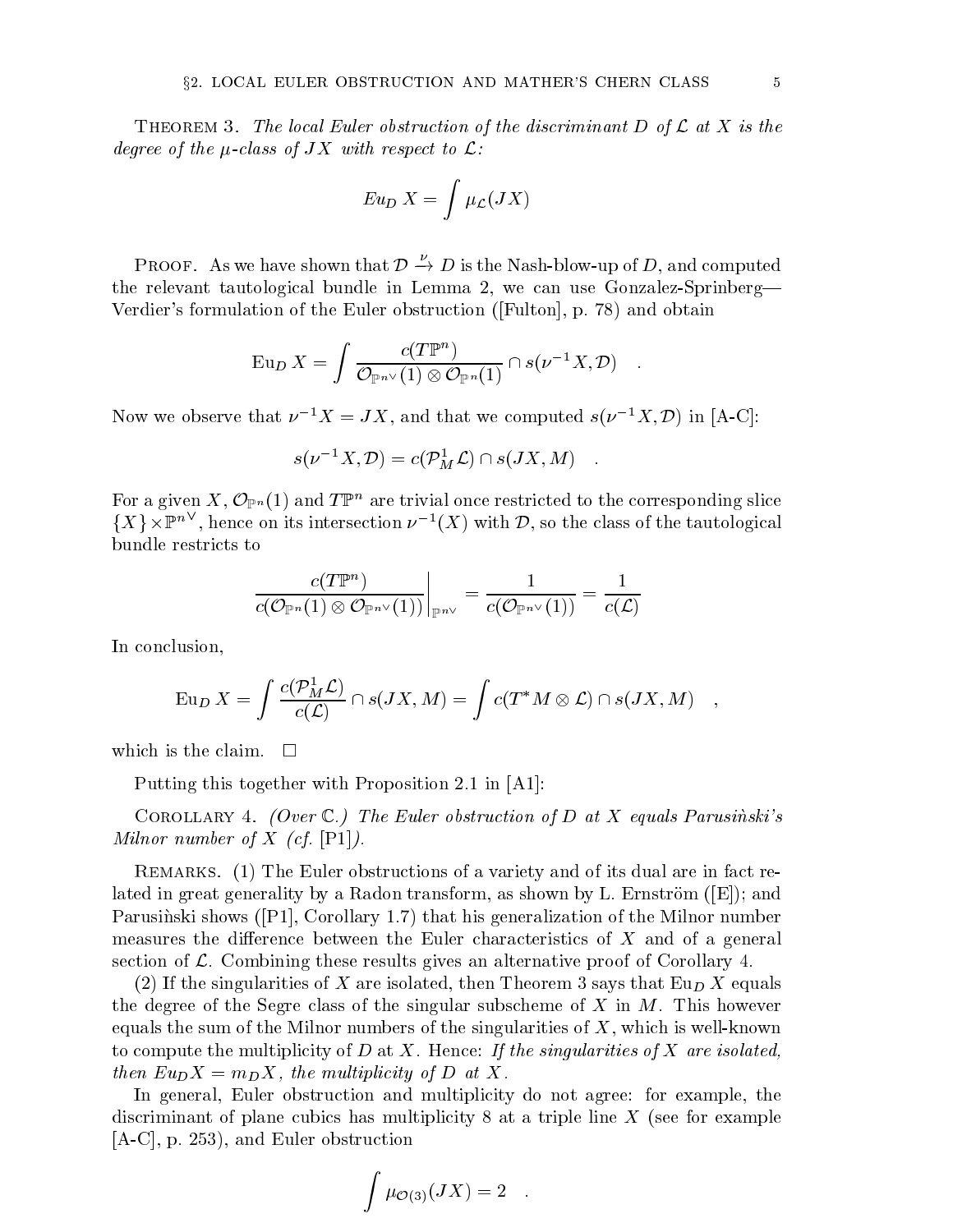Comparing Theorem 3 and the formula for the multiplicity given in [A-C] yields in fact an expression for the difference: with notations as above,

$$
m_D X - e_D X = \int c_1(\mathcal{L}) \cap \mu_{\mathcal{L}}(JX) .
$$

For example, this shows: If the singular locus of X is a curve, then  $Eu_D X =$  $m_D X - c_1(\mathcal{L}) \cdot \{JX\}$ , where  $\{JX\}$  denotes the dimension-1 term in  $s(JX, M)$ .

As for Mather's Chern class  $c_M(D)$  of D, let  $i : D \to \mathbb{P}^n$  denote the inclusion. Then

THEOREM 5.

$$
i_*c_M(D) = c(T\mathbb{P}^n) \cap \sum_{j \ge 1} (-1)^{j-1} \left( \int c(\mathcal{L})^{j-1} c(\mathcal{P}^1_M \mathcal{L}) \cap [M] \right) [\mathbb{P}^{n-j}]
$$

PROOF. By Lemma 1 and 2 we have

$$
c_M(D) = \nu_* c(\mathcal{T}) \cap [\mathcal{D}] = c(T\mathbb{P}^n) \cap \nu_* \frac{[\mathcal{D}]}{c(\mathcal{O}_{\mathbb{P}^n}(1) \otimes \mathcal{O}_{\mathbb{P}^{n\vee}}(1))} .
$$

Tracing the Euler sequences

$$
\begin{array}{ccccccc}\n0 & \longrightarrow & \mathcal{O} & \longrightarrow & \ker \rho \otimes \mathcal{O}_{\mathbb{P}^n}(1) & \longrightarrow & T_{\mathcal{D}|M} & \longrightarrow & 0 \\
 & & \parallel & & \downarrow & & \downarrow & & \\
0 & \longrightarrow & \mathcal{O} & \longrightarrow & \mathcal{V} \otimes \mathcal{O}_{\mathbb{P}^n}(1) & \longrightarrow & T_{\mathbb{P}\mathcal{V}|M} & \longrightarrow & 0\n\end{array}
$$

gives

$$
c(N_{\mathcal{D}} \mathbb{P}{\mathcal{V}}) = c(\mathcal{P}_M^1 \mathcal{L} \otimes \mathcal{O}_{\mathbb{P}^{\,n}}(1)) \quad,
$$

and in particular

$$
[{\mathcal D}] = c_{\rm top} ( {\mathcal P}^1_M{\mathcal L} \otimes {\mathcal O}_{{\mathbb P}^{\,n}}(1)) \cap [{\mathbb P}^n \times M]
$$

as a class in  $\mathbb{F} \times M$ . Denoting by  $\pi : \mathbb{F} \times M \to \mathbb{F}$  the projection and identifying  $\mathcal{O}_{\mathbb{P}^{n}}(1)|_M \cong \mathcal{L}$ , we see then that

$$
i_*c_M(D) = c(T\mathbb{P}^n) \cap \pi_* \frac{c_{\text{top}}(\mathcal{P}_M^1 \mathcal{L} \otimes \mathcal{O}_{\mathbb{P}^n}(1)) \cap [\mathbb{P}^n \times M]}{c(\mathcal{O}_{\mathbb{P}^n}(1) \otimes \mathcal{L})}.
$$

Now  $\pi_*$  kills all pull-backs from M except those in codimension  $m = \dim M$ . Writing  $c_i = c_i(P_M^*\mathcal{L}),$   $\ell = c_1(\mathcal{L}),$  and  $n = c_1(\mathcal{U}_{\mathbb{P}^n}(1)),$  we are pushing forward

$$
(c_m h + c_{m-1} h^2 + \dots + h^{m+1}) \frac{1}{1+\ell} \cdot \frac{1}{1+\frac{h}{1+\ell}}
$$
  
= 
$$
\frac{1}{1+\ell} (c_m h + c_{m-1} h^2 + \dots + h^{m+1}) \left(1 - \frac{h}{1+\ell} + \frac{h^2}{(1+\ell)^2} - \dots \right)
$$

The coefficient of  $h^{\nu}$  in this expression is

$$
\sum_{i=0}^{j-1} (-1)^i \frac{c_{m+1-j+i}}{(1+\ell)^{i+1}} = \sum_{i=0}^{j-1} (-1)^i c_{m-(j-1-i)} \sum_k \binom{k+i}{i} (-\ell)^k
$$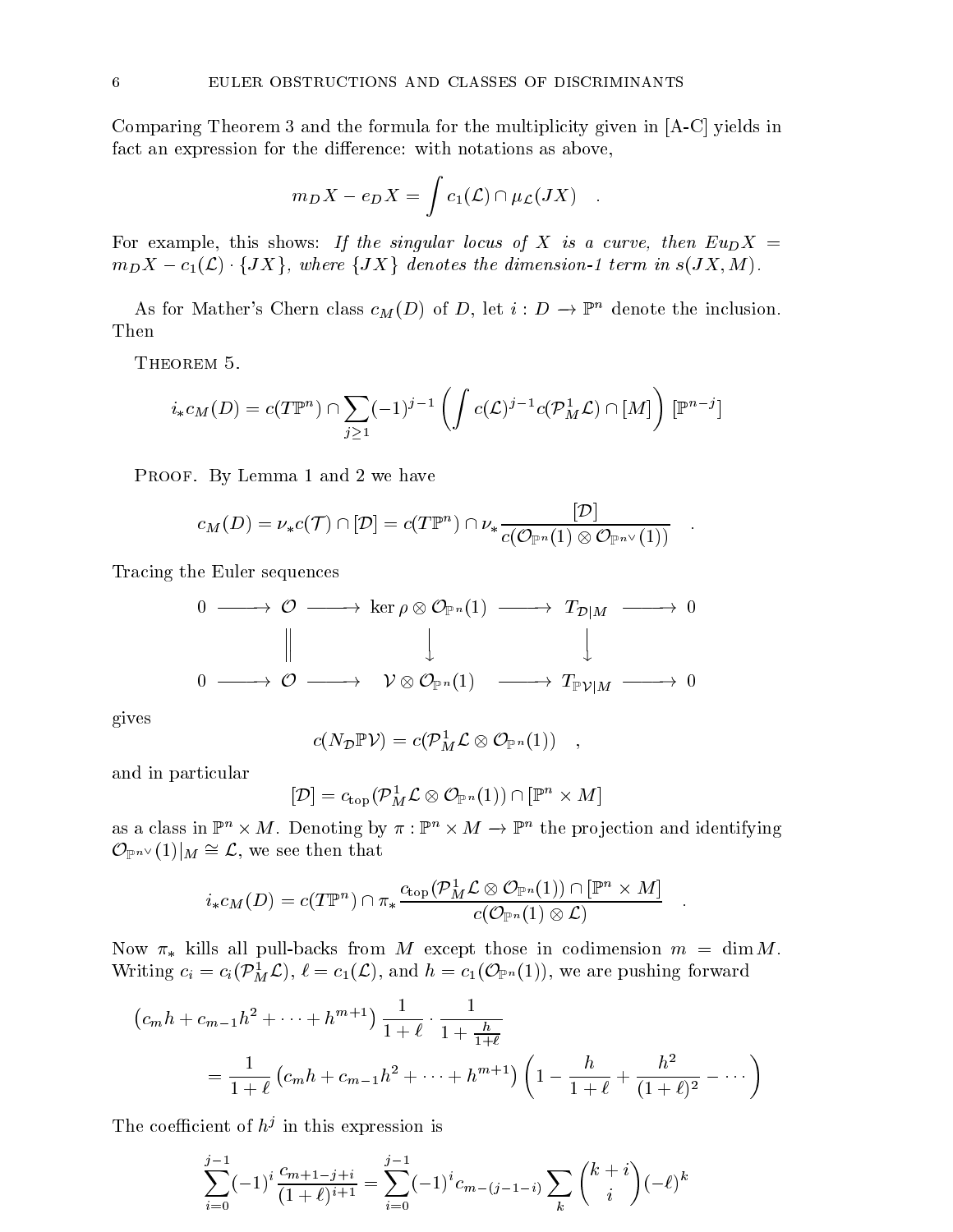Extracting the codimension- $m$  piece gives

$$
(-1)^{j-1} \sum_{i=0}^{j-1} c_{m-(j-1-i)} {j-1 \choose i} \ell^{j-1-i}
$$
  
=  $(-1)^{j-1} \int (1 + c_1 + \dots + c_m) \sum_{i=0}^{j-1} {j-1 \choose i} \ell^{j-1-i}$   
=  $(-1)^{j-1} \int c(\mathcal{P}_M^1 \mathcal{L}) c(\mathcal{L})^{j-1}$ 

which gives the claim.  $\square$ 

I he coefficients of  $|\mathbb{F}|\leq \epsilon$  in the second factor of the expression given in the Theorem are easily expressed in terms of the numbers

$$
\delta_j = \int c_1(\mathcal{L})^{j-1} c(\mathcal{L}) c(T^*M \otimes \mathcal{L}) \cap [M] \quad ,
$$

obtaining the formula given in the introduction.

Note that, as an immediate consequence of the Theorem, we obtain a formula for the (well-known) degree of the dual variety of M:

$$
\deg D=\deg c_M(TD)=\delta_1
$$

(cf. [A1], Corollary 2.4, and remember that we are assuming that the discriminant is a hypersurface).

#### $\S 3.$  Other characteristic classes, and enumerative applications

As observed in  $[D-L]$ , p. 4-5, the singular locus of D consists of the closures of the locities is the locus C consisting of  $\alpha = \alpha$  and  $\alpha$  are which at  $\alpha$  unique singular point  $\alpha$  at which  $\alpha$ the quadratic form of the defining section has rank  $m-1$ , and the locus G consisting of X with two non-degenerate quadratic singularities. We say that X is 'cuspidal' if it belongs to  $C$ , and 'binodal' if it belongs to  $G$ . Away from pathologies, these loci have codimension 1 in  $D$ ; we will assume this is the case in the following. Also, N will denote the nonsingular locus of  $D$ , consisting of sections with a node (an ordinary double point) as unique singularity.

The first task in this section is to compare the term of codimension one in the Mather-Chern class of D and other characteristic classes; this yields at once expressions for the degrees of C and G in the ambient F . Tyext, we similarly compare terms of codimension two to obtain the degree of the `tacnodal' locus.

First, recall that there exists a natural transformation  $c_*$  from the functor of constructible functions, with push-forward dened by Euler characteristic of the fibers, to Chow groups ([MP]), such that the image  $c_*(1_V)$  of the characteristic function of a nonsingular variety V evaluates its total Chern class constant  $\Gamma$ . In  $\Gamma$ . In the case of  $\Gamma$ general, one defines

$$
c_{\rm SM}(V) = c_*(1_V) \quad ,
$$

for possibly singular  $V$ ;  $c_{SM}(V)$  is known as Schwartz-MacPherson's Chern class of V. A subproduct of the construction of  $c_*$  is that Mather's Chern class is the image of the local Euler obstruction function:

$$
c_M(V) = c_*(\text{Eu}_V) .
$$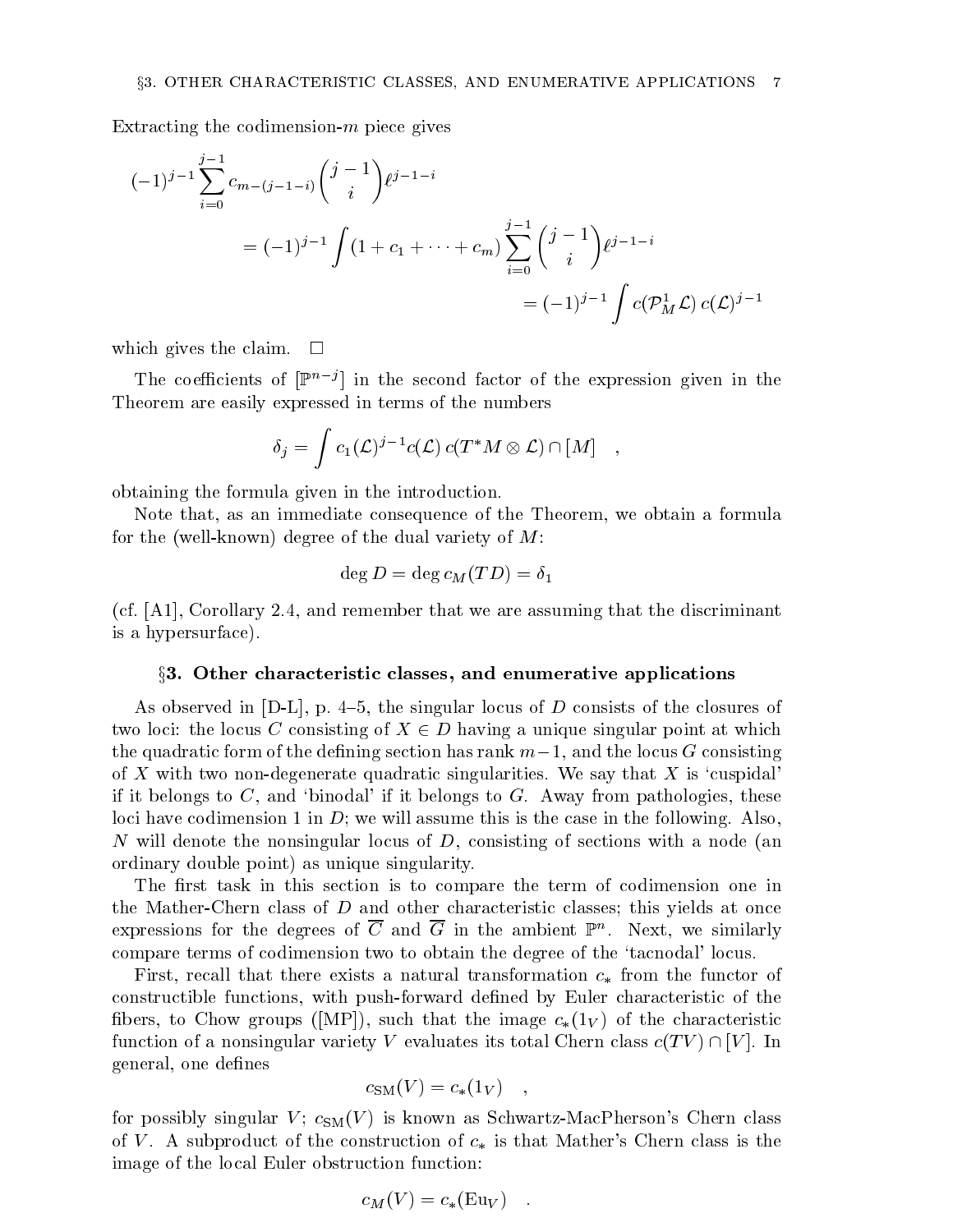By Theorem 3 we have

$$
\operatorname{Eu}_D X = \begin{cases} & \cdots \\ 2 & G \\ 2 & C \\ 1 & N \end{cases},
$$

;

where we indicate the value of the function for  $X =$ the general point of the listed locus. Therefore

$$
\operatorname{Eu}_D X = 1_D + 1_{\overline{C}} + 1_{\overline{G}} + \dots \quad ,
$$

and it follows that, under our hypotheses:

 $c<sub>SM</sub>(D) = c<sub>M</sub>(D) - [\overline{C}] - [\overline{G}]$  + higher codimension terms

Now Theorem 5 gives an expression for the right-hand-side; independent computations of  $c_{SM}(D)$  will then yield relations involving  $|\overline{C}|$  and  $|\overline{G}|$ . Here is one such computation:

PROPOSITION 6. Denote by  $c_F(D)$  the class of the virtual tangent bundle of D. Then

$$
c_{\rm SM}(D) = c_F(D) + 2[\overline{C}] + [\overline{G}] + higher\ codimension\ terms\quad
$$

that is

$$
i_*c_{\text{SM}}(D) \equiv c(T\mathbb{P}^n) \cap \left(\delta_1[\mathbb{P}^{n-1}] - \delta_1^2[\mathbb{P}^{n-2}] + \cdots\right) + 2[\overline{C}] + [\overline{G}]
$$

up to terms of higher codimension.

PROOF. This follows from the main result in  $[A3]$  (in fact Lemma 3 in  $[A2]$ ) suffices for degree computations). The difference between  $c_{SM}$  and  $c_F$  is measured by a twist of  $s(JD,\mathbb{F}_+)$ ; as the twist does not affect the top-dimensional term, it suffices to show that

$$
s(JD, \mathbb{P}^n) = 2[\overline{C}] + [\overline{G}] + \cdots ,
$$

and this follows from the well-known fact that the discriminant is itself cuspidal along C, while it has two nonsingular branches along G.

Next, we have observed in  $32$  that D has degree  $\sigma_1$  in Ferriculation respective

$$
c_F(D) = c(T\mathbb{P}^n) \cap \frac{\delta_1[\mathbb{P}^{n-1}]}{1+\delta_1 h}
$$
  
=  $c(T\mathbb{P}^n) \cap (\delta_1[\mathbb{P}^{n-1}] - \delta_1^2[\mathbb{P}^{n-2}] + \cdots)$ 

from which the stated expression follows.  $\square$ 

Comparing the two expressions obtained for  $c_{SM}(D)$ :

 $c_M(D) - c_F(D) = 3[\overline{C}] + 2[\overline{G}] + \text{higher codimension terms}$ ,

and pushing forward to  $\mathbb{P}^n$  we obtain the simple relation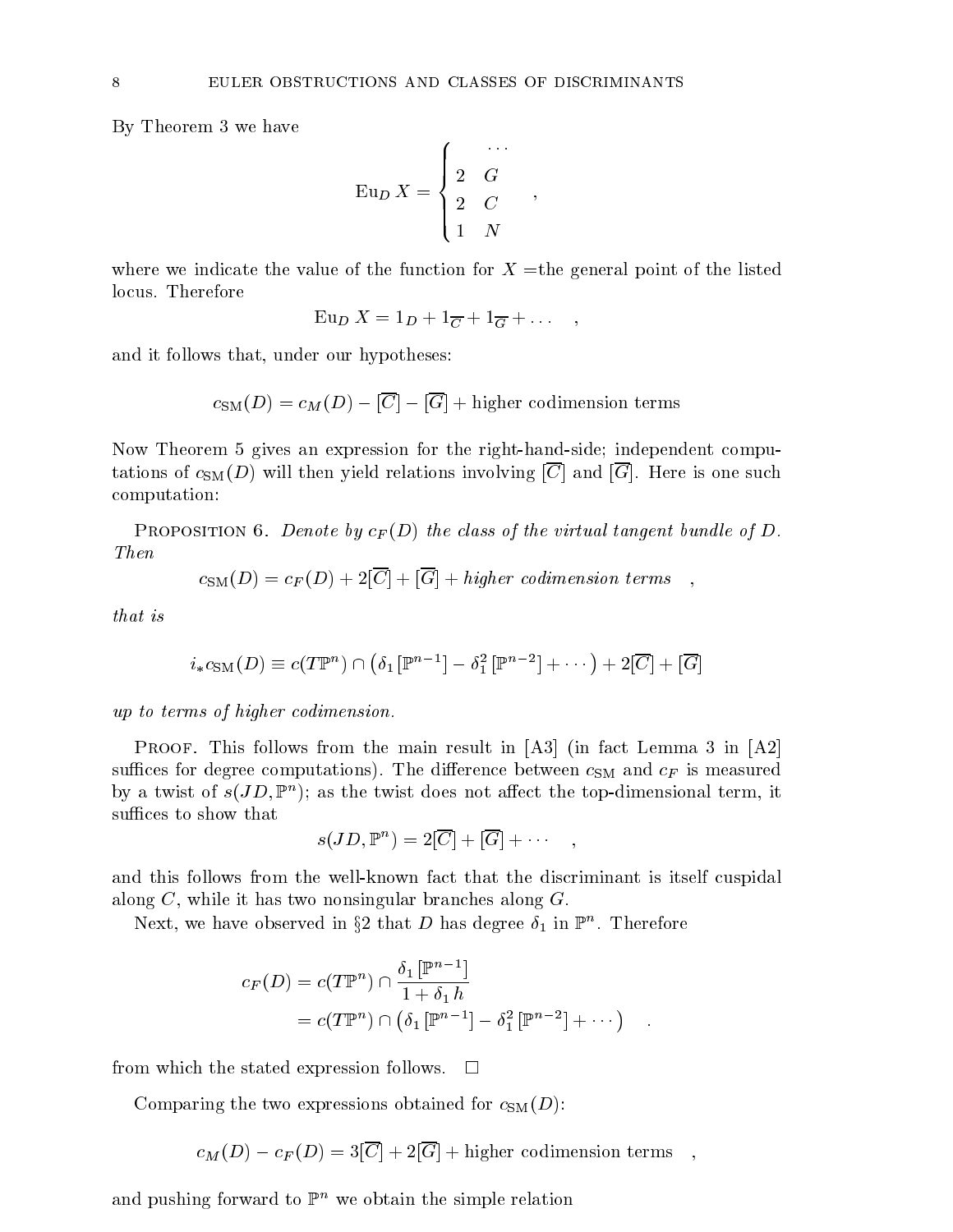Corollary 7.

$$
3[\overline{C}]+2[\overline{G}]=(\delta_1^2-\delta_1-\delta_2)[\mathbb{P}^{n-2}]
$$

where the  $\delta_i$  are defined in the introduction. As Ragni Piene kindly pointed out to me, this is nothing but Plucker's formula for a general plane section of the discriminant.

To get expressions for  $|C|$  and  $|G|$  individually we need more information. For this, push-forward the characteristic function of D to obtain

$$
\nu_*(1_{\mathcal{D}})(X) = \begin{cases} & \cdots \\ 2 & G \\ 1 & C \\ 1 & N \end{cases}
$$

(since general cuspidal sections have one singular point, and binodal sections have two), that is

$$
\nu_*(1_{\mathcal{D}})(X) = 1_D + 1_G + \dots
$$

Applying MacPherson's natural transformation then gives (since  $\mathcal D$  is nonsingular)

$$
c_{\mathrm{SM}}(D)=\nu_*c(T\mathcal{D})\cap[\mathcal{D}]-[\overline{G}]+\cdots
$$

and combining with the above:

$$
\begin{aligned} [\overline{C}] &\equiv c_M(D) - \nu_* c(T\mathcal{D}) \cap [\mathcal{D}] \\ [\overline{G}] &\equiv \frac{1}{2} \left( 3 \, \nu_* c(T\mathcal{D}) \cap [\mathcal{D}] - 2 \, c_M(D) - c_F(D) \right) \end{aligned}
$$

up to higher codimension terms. To obtain explicit formulas we need to compute  $\nu_* c(T \mathcal{D}) \cap [\mathcal{D}]:$ 

PROPOSITION 8. The push-forward to  $\mathbb{P}^n$  of  $\nu_* c(T \mathcal{D}) \cap [\mathcal{D}]$  is given by

$$
c(T\mathbb{P}^n) \cap (\delta_1[\mathbb{P}^{n-1}] - (2K \cdot c_{m-1} + (m+1)(\delta_1 + \delta_2))[\mathbb{P}^{n-2}] + \cdots)
$$

(up to higher codimension terms), where  $m = \dim M$ , K is the canonical divisor of  $M$ , and  $c_i = c_i(\mathcal{V}_M \mathcal{L}) \sqcup [M]$ .

PROOF. As we have seen in the proof of Theorem 5,

$$
c(N_{\mathcal{D}}\mathbb{P}\mathcal{V})=c(\mathcal{P}_{M}^{1}\mathcal{L}\otimes\mathcal{O}_{\mathbb{P}^{n}}(1))\quad;
$$

from this it follows that the push-forward of  $\nu_* c(T \mathcal{D}) \cap [\mathcal{D}]$  is given by

$$
c(T\mathbb{P}^n) \cap \nu_*\left( c(TM) \cdot \frac{c_{\rm top}(\mathcal{P}^1_M \mathcal{L} \otimes \mathcal{O}(1)) \cap [\mathbb{P}^n \times M]}{c(\mathcal{P}^1_M \mathcal{L} \otimes \mathcal{O}(1))} \right)
$$

and the statement follows by evaluating the first two terms in this expression. This is a straightforward computation, which we leave to the reader.  $\Box$ 

From Proposition 8 and the expressions obtained above, we get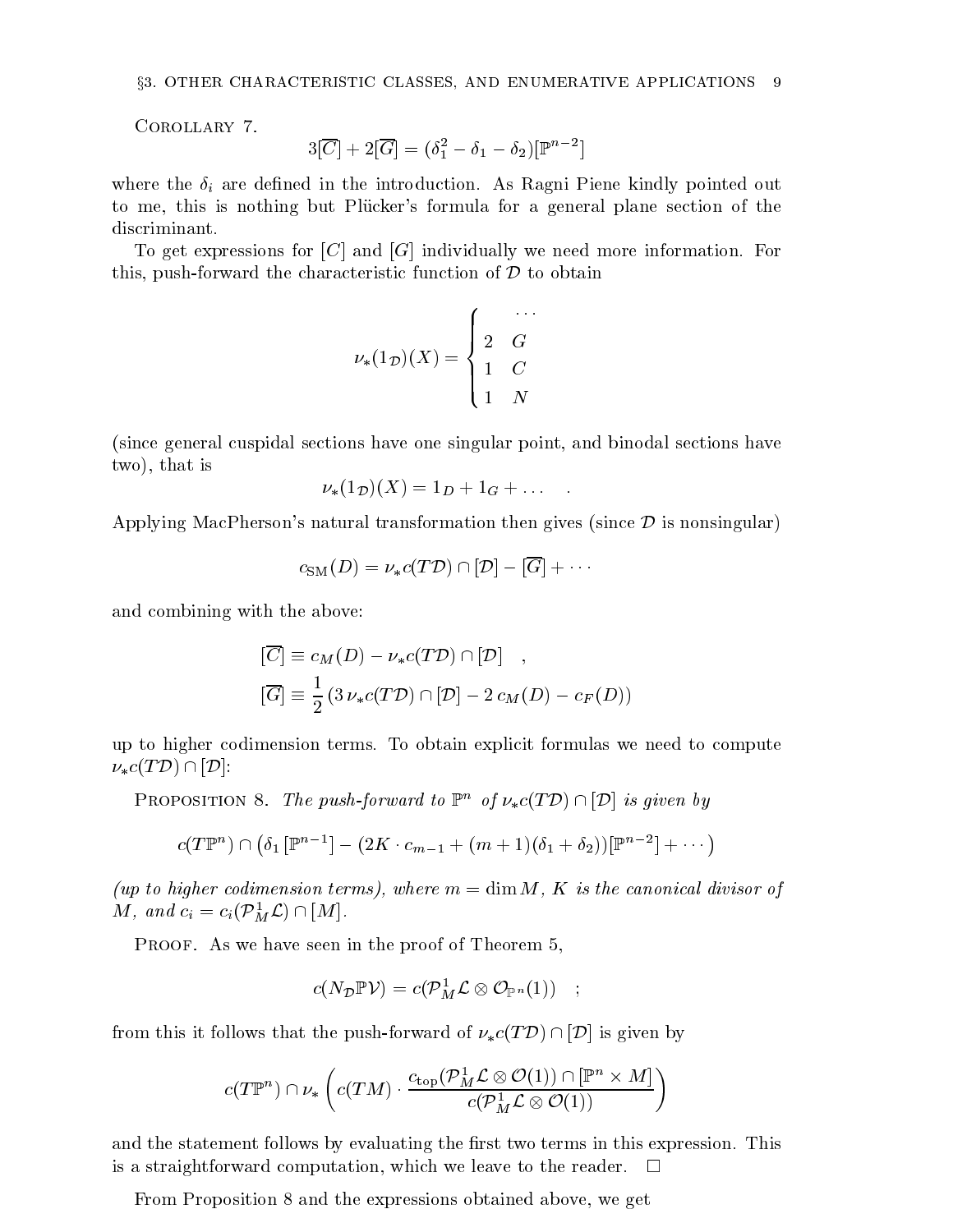COROLLARY 9.

$$
\deg \overline{C} = m(\delta_1 + \delta_2) + 2K \cdot c_{m-1}
$$

$$
\deg \overline{G} = \frac{\delta_1^2}{2} - \frac{3m+1}{2}(\delta_1 + \delta_2) - 3K \cdot c_{m-1}
$$

as stated in the introduction.

EXAMPLE. FOR  $M = \mathbb{F}^m$  and  $\mathcal{L} = \mathcal{O}(d)$  (that is, the *d*-th veronese embedding of  $\mathbb{F}^n$  we have

$$
\delta_1 = (m+1)(d-1)^m \quad , \quad \delta_2 = \binom{m+1}{2} d(d-1)^{m-1}
$$
  

$$
\deg K = -(m+1) \quad , \quad \deg c_{m-1} = \binom{m+1}{2} (d-1)^{m-1}
$$

giving

$$
deg C = \frac{m (m + 1) (m + 2)}{2} (d - 2) (d - 1)^{m - 1}
$$
  

$$
deg G = \frac{(d - 1)^{2m} (m + 1)^2}{2} - \frac{(d - 1)^{m - 1} (m + 1) ((m + 2)(3m + 1)d - 2(3m^2 + 6m + 1))}{4}
$$

Specializing further, for  $m = 2$  we get the degrees of the loci of cuspidal, resp. binodal plane curves of degree d:

$$
deg C = 12(d - 1)(d - 2)
$$
  

$$
deg G = 3(d - 1)(d - 2)\frac{3d^{2} - 3d - 11}{2}
$$

which are of course well known (cf. for example  $[DF-I]$ , p. 86–88, for a very concrete derivation of this last formula).

As another application of the same philosophy, we consider the locus of tacnodal sections of a linear system on a nonsingular surface  $S$ . We assume (as is generically the case) that in codimension 2 in the discriminant one finds only curves with three kinds of singularities: one node and one cusp; or three nodes; or one tacnode. Call curves with such singularities NC, NNN, and TAC respectively. Keeping the notations as above, the local Euler obstruction and image of  $1<sub>D</sub>$  have values:

$$
\operatorname{Eu}_{D} X = \begin{cases} & \cdots \\ & 3 & \text{TAC} \\ & 3 & \text{NNN} \\ & 3 & \text{NC} \\ & 2 & G \\ & 2 & C \\ & 1 & N \end{cases}, \qquad \nu_* 1_{\mathcal{D}}(X) = \begin{cases} & \cdots \\ & 1 & \text{TAC} \\ & 3 & \text{NNN} \\ & 2 & \text{NC} \\ & 2 & G \\ & 1 & C \\ & 1 & N \end{cases}
$$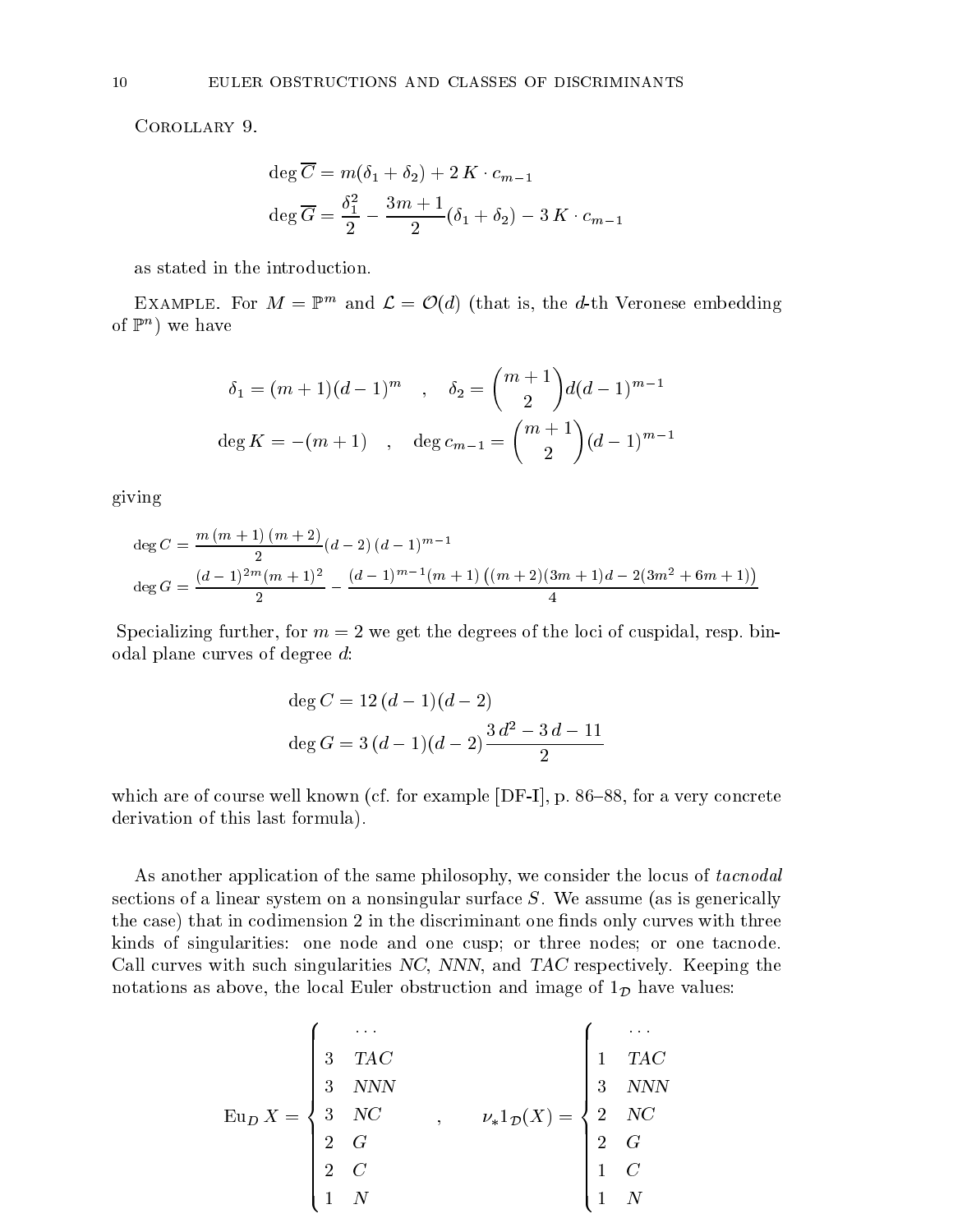and the state of the state of the state of the state of the state of the state of the state of the state of the

We will also consider the push-forward  $\gamma_* 1_{C'}$ , where C' is the quadric bundle in D parametrizing curves with a cusp or worse, and  $\gamma = \nu_{C'}$ :

$$
\gamma_*1_{C'}(X) = \begin{cases} & \cdots \\ & 1 \quad TAC \\ & 0 \quad NNN \\ & 1 \quad NC \\ & 0 \quad G \\ & 1 \quad C \\ & 0 \quad N \end{cases}
$$

and observe that therefore

$$
\operatorname{Eu}_D X - \nu_* 1_{\mathcal{D}}(X) - \gamma_* 1_{C'}(X) = \begin{cases} \cdots \\ 1 & X \in TAC \\ 0 & X \in NNN \\ 0 & X \in G \\ 0 & X \in C \\ 0 & X \in N \end{cases}
$$

From this:

$$
c_M(D) - \nu_* c(T\mathcal{D}) - \gamma_* c_{\text{SM}}(C') = [\overline{TAC}] + \text{ higher codimensional terms}
$$

We carry this out explicitly for  $\mathbb{P}^2$  and  $\mathcal{O}(d)$ , for  $d \geq 3$ . By Lemma 1.4 in [A4], C has class  $z(a - \delta)\kappa + 2n$  in  $D \subseteq \mathbb{F}^n \times \mathbb{F}^n$ , where  $n, \kappa$  denote the pull-backs of the hyperplanes from the factors of the product. The singular locus of  $C'$  projects to the set of curves with a triple point, so it does not affect the codimension 2 term of  $\gamma_* c_{\text{SM}}(C')$ , which is then computed by

$$
\gamma_* \left( \frac{(1+h)^{\binom{d+2}{2}} (1+k)^3 [C']}{(1+(d-1)k+h)^3 (1+2(d-3)k+2h)} + \cdots \right)
$$
  
= 12(d-2)(d-1)h^2 + 2(3d^4 - 65d^2 + 168d - 120)h^3 + \cdots

Mather's class and  $\nu_* c(T \mathcal{D})$  are given by Theorem 5 and (the next term in) Proposition 8: we get:

$$
3(d-1)^2h + \frac{3}{2}(d-1)d(d^2+2d-5)h^2 + \frac{1}{8}d(3d^5+12d^4-24d^3-66d^2+125d-42)h^3 + \dots
$$

for Mather's class and

$$
3(d-1)^2h + \frac{3}{2}(d-1)(d^3+2d^2-13d+16)h^2 + \frac{1}{8}(d^6+4d^5-24d^4-22d^3+255d^2-398d+192)h^3 + \dots
$$

for the push-forward of c(T D). The dierence yields

$$
[\overline{TAC}] = 2 (25 d^2 - 96 d + 84) h^3 .
$$

Summarizing, we have proved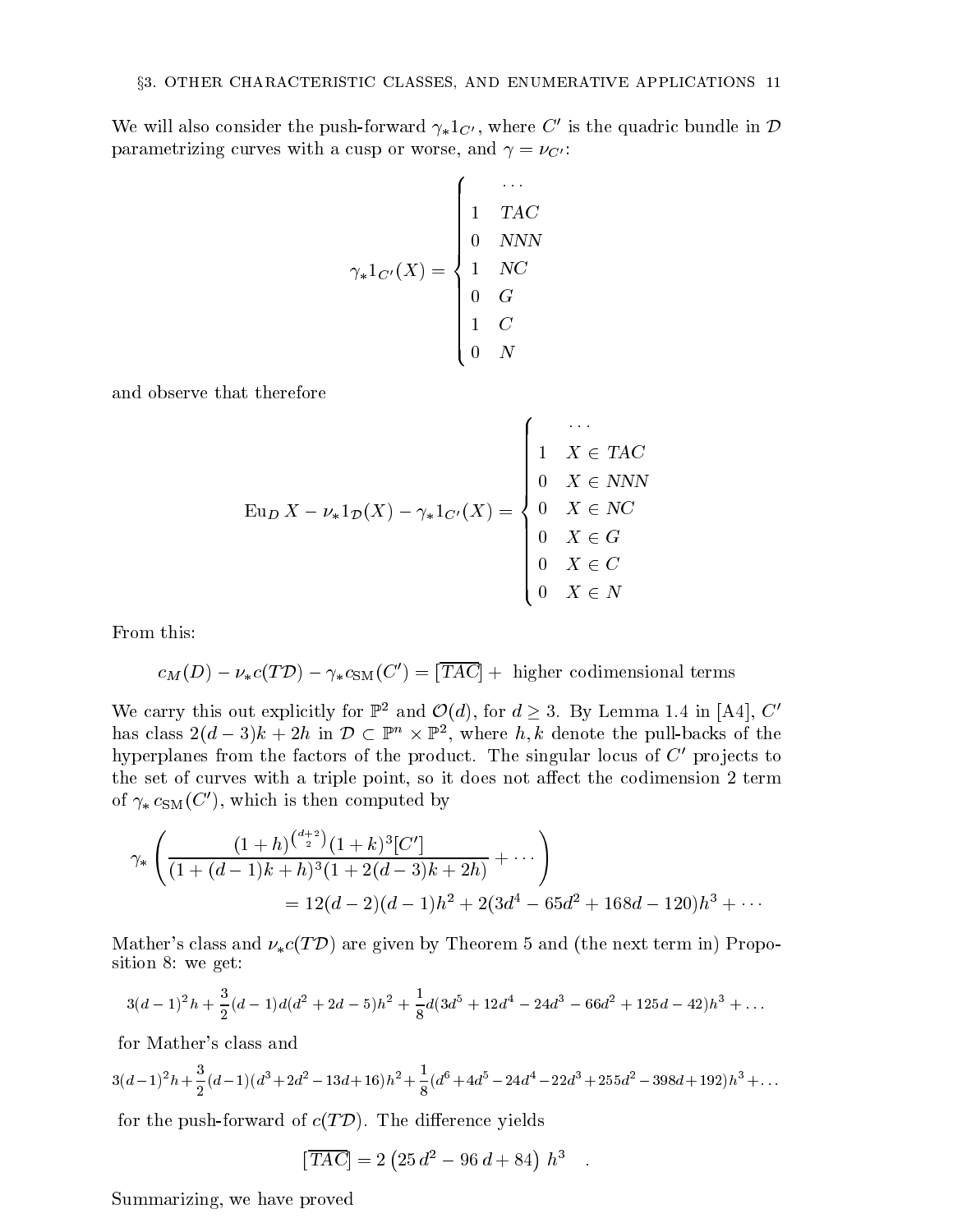Corollary 10. For d 3, the degree of the closure of the locus of tacnodal degree-d plane curves is

$$
2(25d^2 - 96d + 84) \quad .
$$

It is in fact not much harder to do the same for very ample line bundles L on a smooth surface S, under the blanket assumptions on the discriminant mentioned above. In this case and keeping the above notations,

$$
c_1({\cal O}(C')) = -2c_1(TS) + 2\ell + 2h = 2c_1({\cal P}_S^1{\cal L}) - 2\ell + 2h \quad ,
$$

so C' has class  $2(c_1 - \ell + h)$ . Curves with multiplicity  $\geq 3$  occur in codimension 3, so MacPherson's class of  $C'$  up to codimension 2 agrees with the push forward of the class of its virtual tangent bundle,

$$
c(T\mathcal{D})\frac{2(c_1-\ell+h)}{1+2(c_1-\ell+h)}.
$$

Computing from this gives

$$
\gamma_*(c_{\text{SM}}(C')) = c(T\mathbb{P}^n) \left(2(\delta_1 + \delta_2 + K \cdot c_1)[\mathbb{P}^{n-2}] - (10\delta_1 + 14\delta_2 + 28\delta_3 + 26K \cdot c_1)[\mathbb{P}^{n-3}] + \dots\right)
$$

At the same time, Theorem 5 and Proposition 8 give, for a surface:

$$
\gamma_*(c_{\rm SM}(\mathcal{D})) = c(T\mathbb{P}^n) \left( \delta_1[\mathbb{P}^{n-1}] - (3\delta_1 + 3\delta_2 + 2K \cdot c_1)[\mathbb{P}^{n-2}] \right. \\ \left. + (6\delta_1 + 13\delta_2 + 3\delta_3 + 9K \cdot c_1)[\mathbb{P}^{n-3}] + \dots \right)
$$

and

$$
c_M(D) = c(T\mathbb{P}^n) \left( \delta_1[\mathbb{P}^{n-1}] - (\delta_1 + \delta_2)[\mathbb{P}^{n-2}] + (\delta_1 + 2\delta_2 + \delta_3)[\mathbb{P}^{n-3}] + \dots \right)
$$

Taking  $c_M(D) - \nu_* c(T \mathcal{D}) - \gamma_* c_{\text{SM}}(C')$  gives

$$
(5\,\delta_1 + 3\,\delta_2 + 26\,\delta_3 + 17\,K\cdot c_1)[\mathbb{P}^{n-3}] + \dots
$$

from which we read the degree of the locus of tacnodal curves, given in the introduction.

For example, for a degree-d surface in  $\mathbb{P}^3$  one computes

$$
\delta_1 = (d-1)^2 d \quad , \quad \delta_2 = (d-1)d \quad , \quad \delta_3 = d \quad , \quad K \cdot c_1 = (d-4)(d-1)d
$$

from which the degree of the tacnodal locus (that is, the number of hyperplanes intersecting S into a tacnodal curve) turns out to be

$$
2d(d-2)(11d-24) \quad .
$$

Singularities of surface sections are studied in [V2].

In view of enumerative applications such as the simple ones presented above, it would be valuable to have explicit expressions for several characteristic classes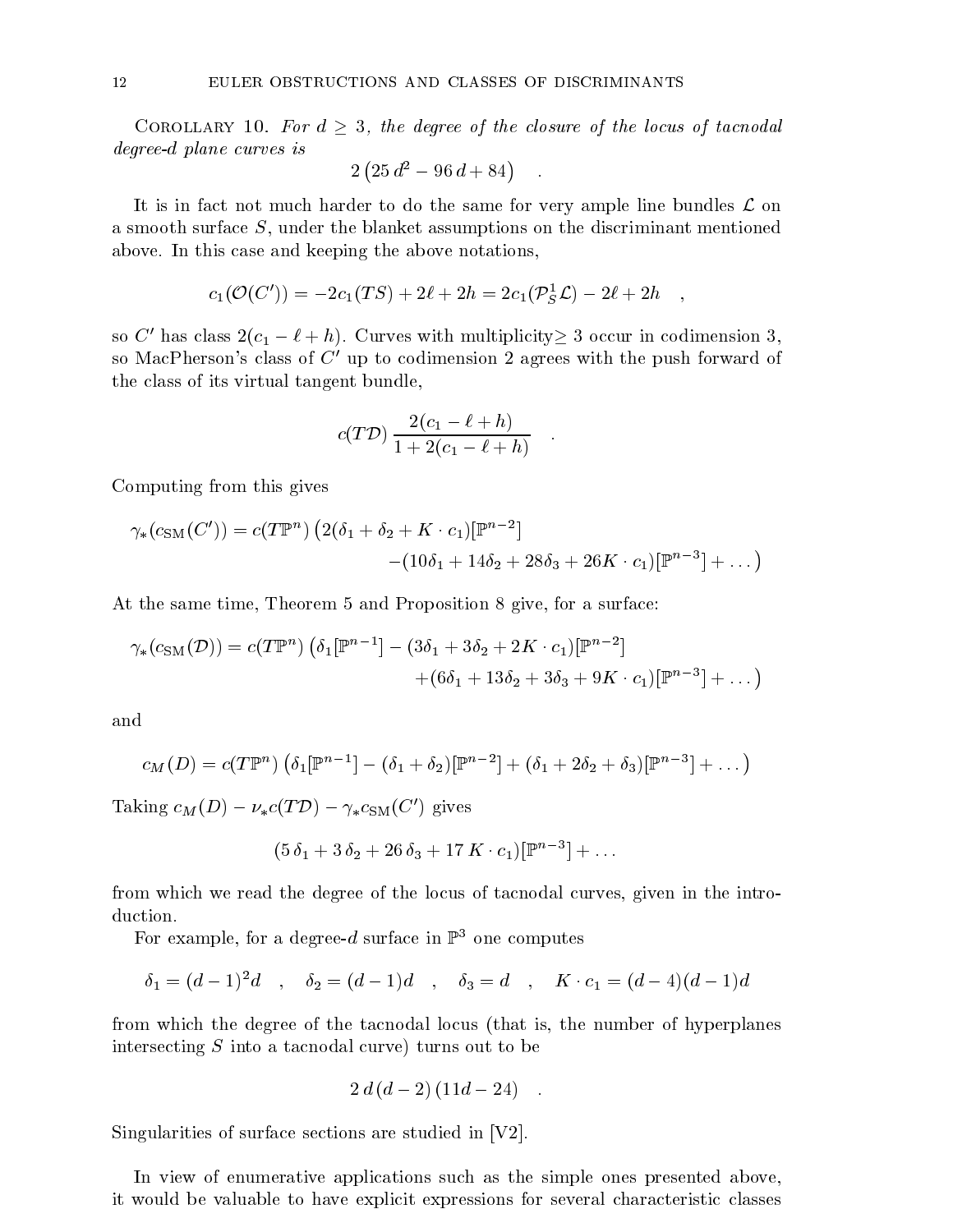associated with discriminants, in the form of their push-forward to the ambient projective space. By *characteristic class* here we loosely mean the image of a geometrically defined constructible function on  $D$  via MacPherson's transformation. We are equally imprecise on the notion of stratum in posing the following problem:

Compute the image  $c_*(1_Y)$  of the characteristic functions of strata Y of the discriminant.

Giving a stratication of the discriminant amounts to classifying singularities of sections of a line bundle; the 'right' classification depends on the context. (For example, for second-order singularities a stratification was introduced by J. Roberts, cf. [R] and [V1].) Note that the information of  $c_*(1_Y)$  contains in particular the information of degree of  $Y$ . The computation of this piece of information alone for the locus Y of sections with arbitrarily prescribed singularity 'type' is completely out of reach at present, so it should seem even more unreasonable to ask for the whole information carried by  $c_{*}(1_{Y})$ . On the other hand, every computation of a characteristic class provides with a relation among the  $c_*(1_Y)$ , as dictated by the corresponding constructible function, so it is relatively easy to give partial answers to the problem in the form of nontrivial combinations of  $c_*(1_Y)$ .

Summarizing, we have seen how to get such an expression for Mather's Chern class; similarly one can write out all terms in the class  $\nu_* c(T \mathcal{D}) \cap [\mathcal{D}]$  of Proposition 8. These two classes correspond via MacPherson's natural transformation  $c_*$  respectively to the Euler obstruction function (computed in Theorem 3), and to the constructible function mapping X 2<sup>D</sup> to the Euler characteristic of the singular locus of  $X$ , and hence provide us with information on selected combinations of  $c_*(1_Y)$ . As we have seen, this information yields immediately enumerative applications.

In the next two sections we answer in full the problem given above, for the discriminant of *plane cubic curves*, and for the discriminant of  $O(d)$  on  $\mathbb{F}^{\text{-}}.$ 

## $\S 4.$  Characteristic classes of the discriminant of plane cubics

The discriminant D of  $O(3)$  on  $M = \mathbb{F}^2$  is a hypersurface of  $\mathbb{F}^2$  parametrizing singular plane cubic curves. In this case  $\delta_1 = 12$ ,  $\delta_2 = 18$ ,  $\delta_3 = 9$ , and  $\delta_i = 0$  for  $i > 4$ ; according to Theorem 5, the push-forward to  $\mathbb{P}^9$  of Mather's Chern class is then:

$$
12[\mathbb{P}^8] + 90[\mathbb{P}^7] + 297[\mathbb{P}^6] + 567[\mathbb{P}^5] + 693[\mathbb{P}^4] + 567[\mathbb{P}^3] + 315[\mathbb{P}^2] + 117[\mathbb{P}^1] + 27[\mathbb{P}^0] \quad .
$$

This class corresponds to the Euler obstruction function via MacPherson's natural transformation  $c_*$ . In this section we will compute the push-forward to  $\mathbb{P}^9$  of the image via  $c_*$  of the characteristic functions of all strata of D, parametrizing different kinds of singular cubics. Names for these (open) strata will be:

- $I$ : the set of triple lines;
- $X$ : the set of unions of a line and a double (distinct) line;
- S: the set of stars of three distinct lines through a point;
- $T$ : the set of unions of three nonconcurrent lines;
- $P$ : the set of unions of a nonsingular conic and a tangent line;
- G: the set of unions of a nonsingular conic and a transversal line;
- C: the set of cuspidal cubics;
- N: the set of nodal cubics.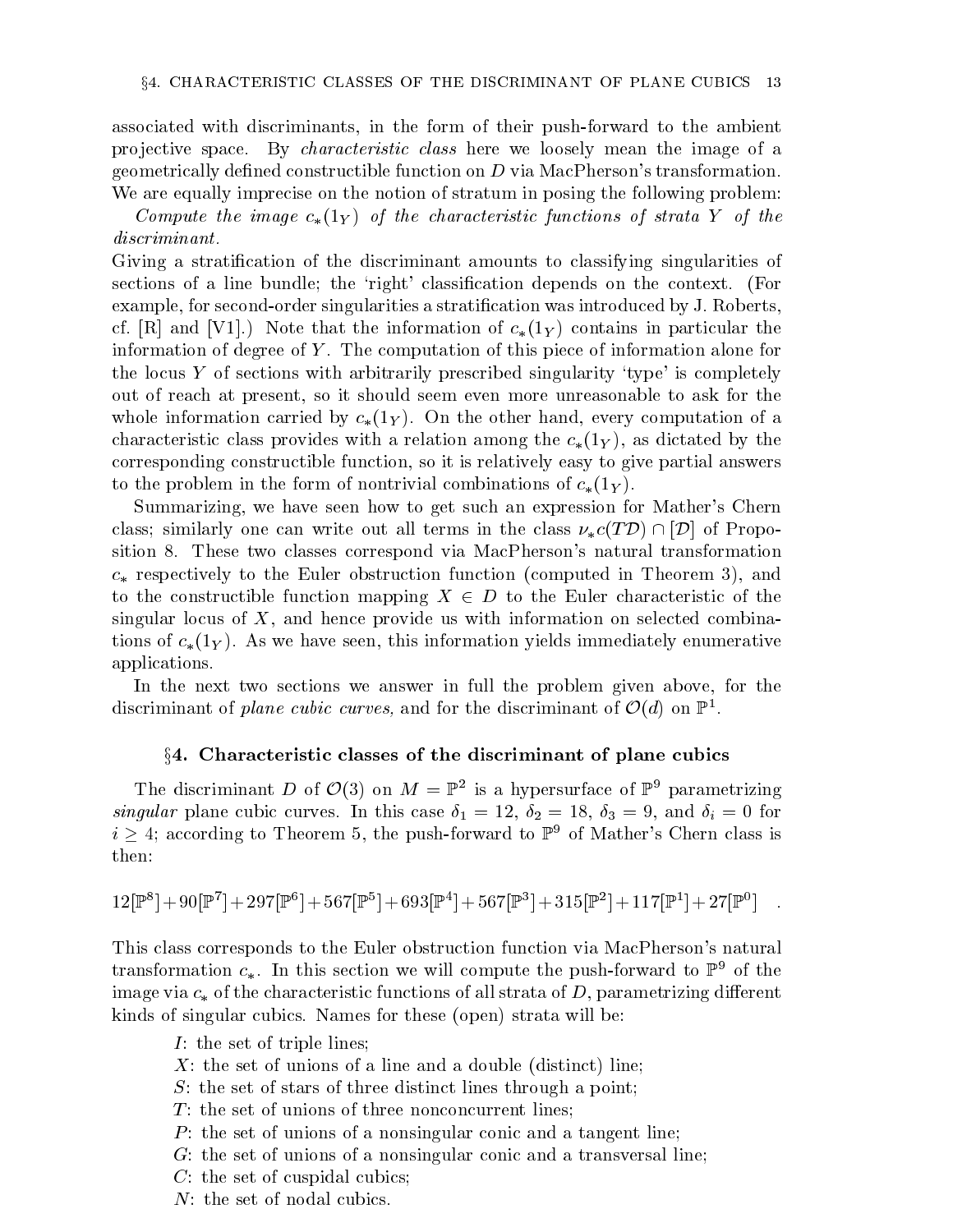Abusing notations, we denote by  $c_*(I)$ , etc. the push-forward to  $\mathbb{P}^9$  of the corresponding classes  $c_*(1_I)$ , etc. We will prove:

THEOREM 11.

$$
c_{*}(I) = 9[\mathbb{P}^{2}] + 9[\mathbb{P}^{1}] + 3[\mathbb{P}^{0}]
$$
  
\n
$$
c_{*}(X) = 24[\mathbb{P}^{4}] + 54[\mathbb{P}^{3}] + 42[\mathbb{P}^{2}] + 18[\mathbb{P}^{1}] + 6[\mathbb{P}^{0}]
$$
  
\n
$$
c_{*}(S) = 15[\mathbb{P}^{6}] + 30[\mathbb{P}^{5}] + 33[\mathbb{P}^{4}] + 21[\mathbb{P}^{3}] + 9[\mathbb{P}^{2}] + 3[\mathbb{P}^{1}] + [\mathbb{P}^{0}]
$$
  
\n
$$
c_{*}(P) = 42[\mathbb{P}^{6}] + 87[\mathbb{P}^{5}] + 96[\mathbb{P}^{4}] + 60[\mathbb{P}^{3}] + 24[\mathbb{P}^{2}] + 6[\mathbb{P}^{1}]
$$
  
\n
$$
c_{*}(G) = 21[\mathbb{P}^{7}] + 21[\mathbb{P}^{6}] + 21[\mathbb{P}^{5}] + 21[\mathbb{P}^{4}] + 21[\mathbb{P}^{3}] + 12[\mathbb{P}^{2}] + 3[\mathbb{P}^{1}]
$$
  
\n
$$
c_{*}(C) = 24[\mathbb{P}^{7}] + 42[\mathbb{P}^{6}] + 57[\mathbb{P}^{5}] + 60[\mathbb{P}^{4}] + 48[\mathbb{P}^{3}] + 24[\mathbb{P}^{2}] + 6[\mathbb{P}^{1}]
$$
  
\n
$$
c_{*}(N) = 12[\mathbb{P}^{8}]
$$

We note that these classes show several features which seem hardly 'random'. We have no conceptual explanation for most of these features. However, the very simple expression for  $c_*(N)$ :

$$
c_*(N)=12\,[\mathbb{P}^8]
$$

must be due to the fact that N is an orbit under  $PGL(3)$  with finite stabilizer.

PROOF OF THEOREM 11. We consider naive parametrizations for the closures of the loci listed above; each parametrization gives a class in  $A_*\mathbb{F}^*$  (obtained by pushing-forward Schwartz-MacPherson's class of the parameter space), and a constructible function (obtained by pushing-forward the characteristic function of the parameter space). Every parametrization gives then a specic linear combination of the classes  $c_*(I)$ ,  $c_*(X)$ , etc., and 8 independent such combinations suffice to determine the individual classes.

We will denote the parametrizing spaces by adding  $a<sup>'</sup>$  to the letter of the corresponding locus in  $D$ , and the parametrization map by the corresponding lower case letter. Also, we will write  $c_{SM}$  of the push-forward to  $\mathbb{P}^9$  of Chern-Schwartz-MacPherson's class of parameter spaces. Here are most of the notations in one diagram:



 $\bullet I = I = \mathbb{F}$  and  $c(I \mathbb{F}^*) \sqcup \mathbb{F}^*$ . Pushing forward to  $\mathbb{F}^*$  via the 3rd veronese embedding gives:

$$
c_{\rm SM}(I') = 9[\mathbb{P}^2] + 9[\mathbb{P}^1] + 3[\mathbb{P}^0] .
$$

The corresponding constructible function is

$$
i_*1_{I'}(p) = 1 \quad p \in I \quad ,
$$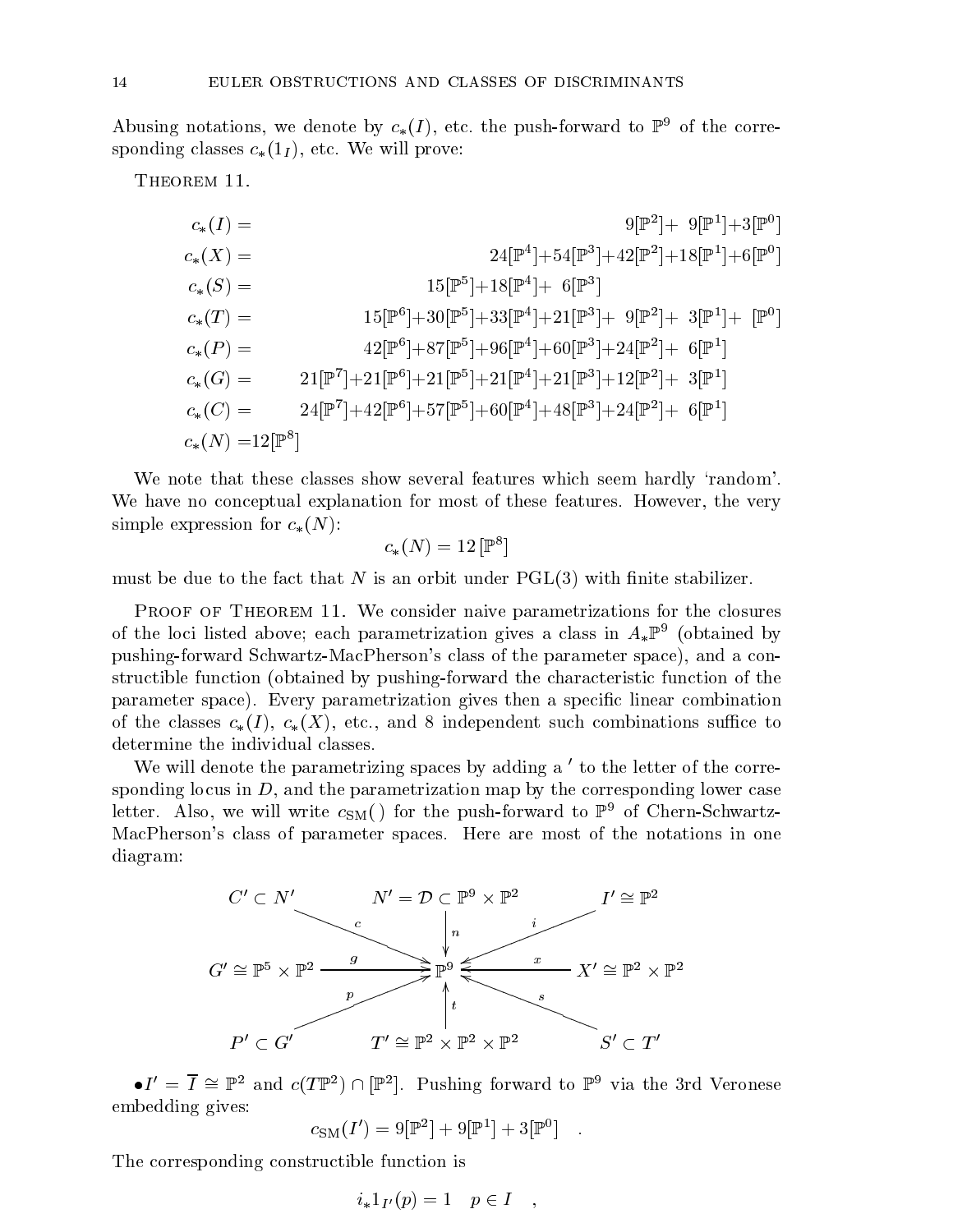$\bullet$ A is dominated by the nonsingular  $A^+=$  P<sup>2</sup>  $\times$  P<sup>2</sup>. Therefore  $c_{\rm SM}(A^-)$  is the push-forward to P<sup>2</sup> of the class of the tangent bundle of P<sup>2</sup>  $\times$  P<sup>2</sup>, giving

$$
c_{\rm SM}(X') = 24[\mathbb{P}^4] + 54[\mathbb{P}^3] + 51[\mathbb{P}^2] + 27[\mathbb{P}^1] + 9[\mathbb{P}^0] .
$$

The parametrizing map  $x$  is a bijection, hence

$$
x_*1_{X'}(p) = \begin{cases} 1 & p \in I \\ 1 & p \in X \end{cases}
$$

• INEXT, we consider focus  $S \subseteq \mathbb{F}^+ \times \mathbb{F}^+ \times \mathbb{F}^+$  of concurrent (ordered) fines, and the generically 6-to-1 map

$$
S' \xrightarrow{s} \overline{S}
$$

Listing Euler characteristics of preimages, we see that

$$
s_*1_{S'}(p) = \begin{cases} 1 & p \in I \\ 3 & p \in X \\ 6 & p \in S \end{cases}
$$

To compute  $c_{\text{SM}}(S')$  we will use Proposition IV.6 in [A3]. In natural coordinates  $((a_0 : a_1 : a_2), (b_0 : b_1 : b_2), (c_0 : c_1 : c_2)), S'$  is given by

$$
\begin{vmatrix} a_0 & a_1 & a_2 \ b_0 & b_1 & b_2 \ c_0 & c_1 & c_2 \end{vmatrix} = 0 ;
$$

so S' is of type  $(1, 1, 1)$ , and it is easily checked that the singular scheme of S' is the small diagonal  $\mathbb{P}^2 \hookrightarrow \mathbb{P}^2 \times \mathbb{P}^2$ . Applying Proposition IV.6 from [A3]:

$$
c_{\rm SM}(S') = \frac{(1+h_1)^3(1+h_2)^3(1+h_3)^3}{1+h_1+h_2+h_3} \cap [S'] + \frac{(1+h)^3}{1+3h} \cap [\mathbb{P}^2]
$$

with hopefully evident notations. Pushing forward to <sup>P</sup><sup>9</sup> (the hyperplane pulls back to  $h_1 + h_2 + h_3$  and 3h), this gives

$$
c_{\rm SM}(S') = 90[\mathbb{P}^5] + 180[\mathbb{P}^4] + 198[\mathbb{P}^3] + 135[\mathbb{P}^2] + 63[\mathbb{P}^1] + 21[\mathbb{P}^0] .
$$

• Moving on to triangles, we have the map

$$
T' = \mathbb{P}^2 \times \mathbb{P}^2 \times \mathbb{P}^2 \xrightarrow{t} \overline{T}
$$

which gives

$$
t_*1_{T'}(p) = \begin{cases} 1 & p \in I \\ 3 & p \in X \\ 6 & p \in S \\ 6 & p \in T \end{cases}
$$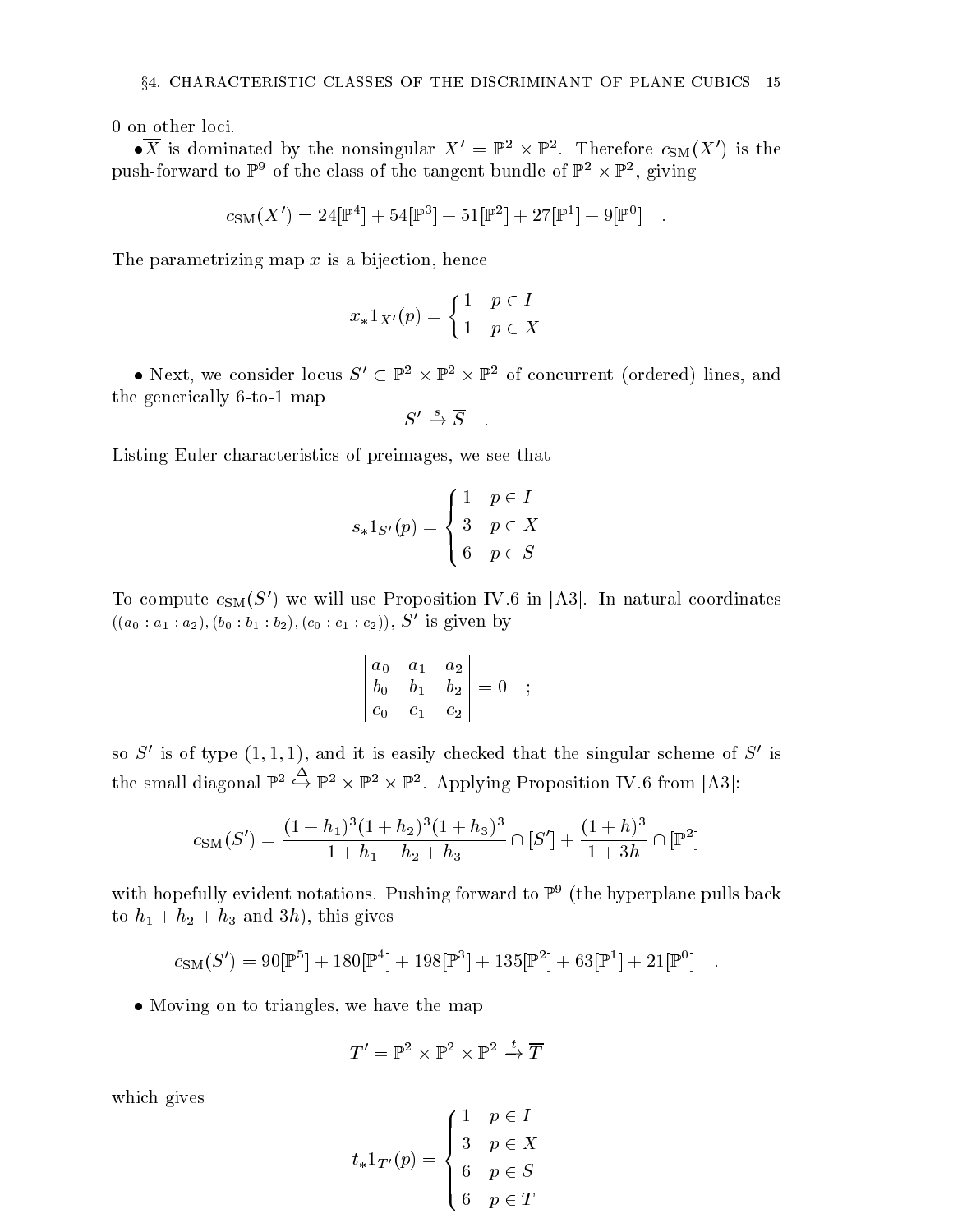As is easily seen,  $c(I \rhd \neg \times \rhd \neg \wedge \rhd \neg)$  pushes forward to

$$
c_{\rm SM}(T') = 90[\mathbb{P}^6] + 270[\mathbb{P}^5] + 378[\mathbb{P}^4] + 324[\mathbb{P}^3] + 189[\mathbb{P}^2] + 81[\mathbb{P}^1] + 27[\mathbb{P}^0] .
$$

 $\bullet$  Conics union tangent lines: we consider the analogous locus  $P_+ \subset \mathbb{F}_+ \times \mathbb{F}_+$ , and the obvious map  $P' \stackrel{\bar{p}}{\rightarrow} \overline{P}$ . We find

$$
p_*1_{P'}(p) = \begin{cases} 1 & p \in I \\ 2 & p \in X \\ 3 & p \in S \\ 1 & p \in P \end{cases}
$$

To compute  $c_{\text{SM}}(P')$ , we again use [A3]. Straightforward computations give that P is a divisor of type  $(z, z)$  in F  $\rightarrow$  F , with singular scheme the locus of pairs  $(c, \ell)$ where  $\ell$  is a component of  $c$ . This locus is nonsingular, and isomorphic to P<sup>2</sup>  $\times$  P<sup>2</sup> embedded in Ft X Ft by

$$
(\ell_1, \ell_2) \mapsto (\ell_1 \ell_2, \ell_2) \quad .
$$

Proposition IV.6 from [A3] then gives

$$
c_{\rm SM}(P') = \frac{(1+h)^6(1+k)^3}{1+2h+2k} \cap [P'] - \frac{(1+h_1)^3(1+h_2)^3}{1+2h_1+4h_2} \cap [\mathbb{P}^2 \times \mathbb{P}^2]
$$

with evident notations, and explicitly (the hyperplane from  $\mathbb{P}^9$  pulls back to  $(h+k)$ and  $(h_1 + 2h_2)$ :

$$
c_{\rm SM}(P') = 42[\mathbb{P}^6] + 132[\mathbb{P}^5] + 198[\mathbb{P}^4] + 186[\mathbb{P}^3] + 117[\mathbb{P}^2] + 51[\mathbb{P}^1] + 15[\mathbb{P}^0] .
$$

• The set  $\overline{G}$  of conics union arbitrary lines is dominated in the evident way by  $P^2 \times P^2$ 

$$
G' = \mathbb{P}^5 \times \mathbb{P}^2 \overset{g}{\to} \overline{G}
$$

with

$$
g_*1_{G'}(p) = \begin{cases} 1 & p \in I \\ 2 & p \in X \\ 3 & p \in S \\ 3 & p \in T \\ 1 & p \in P \\ 1 & p \in G \end{cases}
$$

Pushing forward  $c(I \rhd S \rhd T)$  to  $\rhd$  gives

$$
c_{\rm SM}(G') = 21[\mathbb{P}^7] + 108[\mathbb{P}^6] + 243[\mathbb{P}^5] + 318[\mathbb{P}^4] + 270[\mathbb{P}^3] + 156[\mathbb{P}^2] + 63[\mathbb{P}^1] + 18[\mathbb{P}^0] \quad .
$$

• Next we work in the bundle  $N = D \subseteq \mathbb{F}^2 \times \mathbb{F}^2$  introduced in 31, realizing the Nash-blow-up of  $D = \overline{N}$ . Note that the fiber of D over  $p \in \mathbb{P}^2$  is the  $\mathbb{P}^6$  of cubics  $\mathbb{P}$  introduced in  $\delta 1$ , realizing the singular at p. Cuspidal (or worse) curves determine a quadric bundle  $C' \subset \mathcal{D}$  over D over  $r^-$  surjecting onto  $\cup$  :

$$
C' \xrightarrow{c} \overline{C}
$$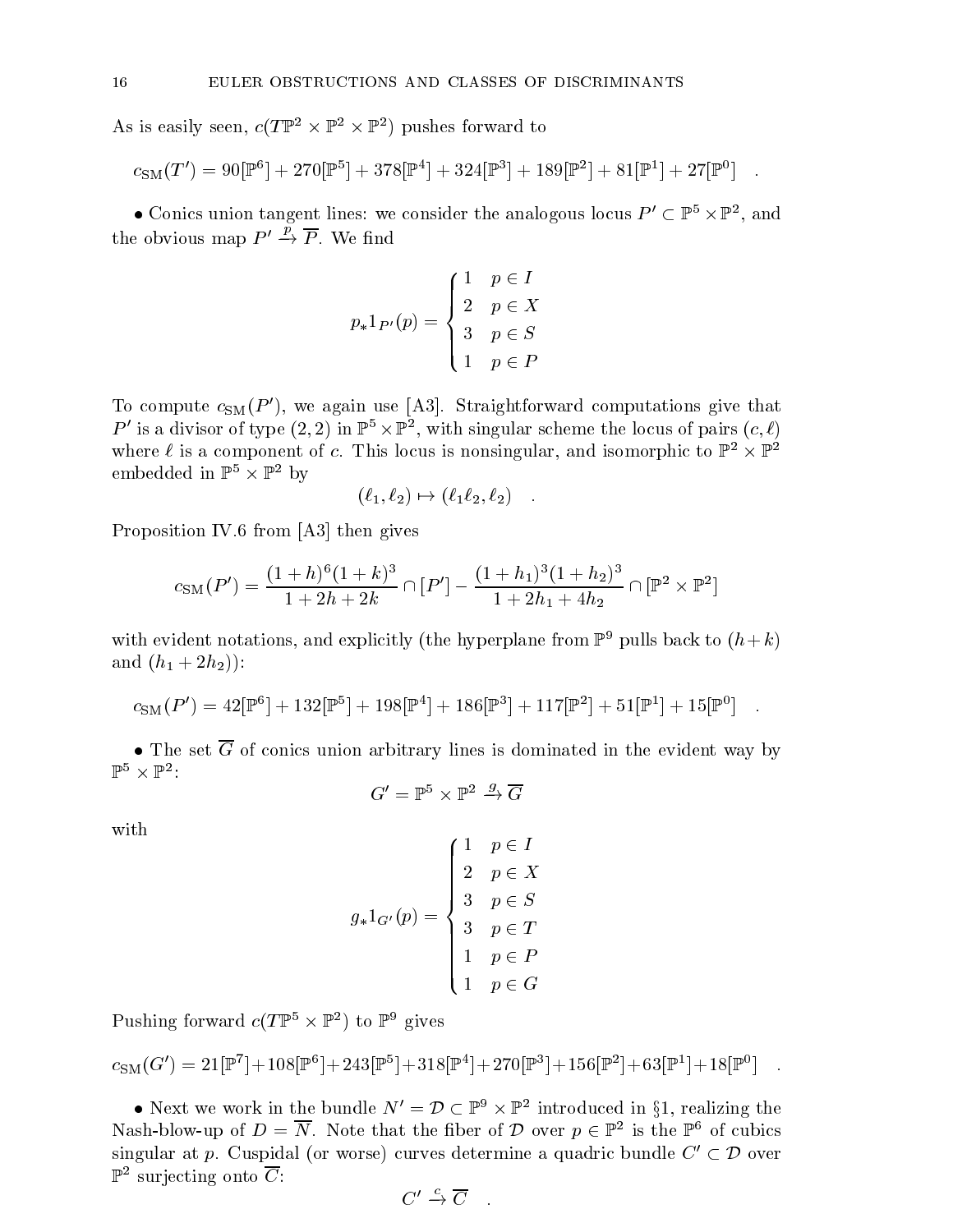As the liber of the projection  $D \to \mathbb{F}^*$  over  $Y \in \mathbb{F}^*$  consists of the singular locus of  $V$ , we see  $Y$ , we see  $(9 \times 7)$ 

$$
c_*1_{C'}(p) = \begin{cases} 2 & p \in I \\ 2 & p \in X \\ 1 & p \in S \\ 1 & p \in P \\ 1 & p \in C \end{cases}
$$

 $(2 = \text{Euler characteristic of } \mathbb{P}^1 = \text{singular locus of a triple line, etc.).}$  Now the singuiar subscheme of  $C$  is easily seen to be the F3-bundle  $\kappa$  whose hber over  $p$  consists of cubics with a triple point (or worse) at  $p$ . Applying again Proposition IV.6 from [A3] gives

$$
c_{\mathrm{SM}}(C')=\frac{c(T\mathcal{D})}{c(N_{C'}\mathcal{D})}\cap [C']-\frac{c(T\mathcal{R})}{c(N_{C'}\mathcal{D})}\cap [\mathcal{R}]
$$

(where push-forward to  $\mathbb{F}^*$  is understood). We use  $|\mathrm{A4}|$  (Lemma 1.4) to see that  $\mathrm{C}$ is a divisor in  $\nu$  of class  $2n$ , where  $n$  is the pull-back of the hyperplane from  $\mathbb{P}^*$  . As for  $\kappa$ , it is the complete intersection of six divisors of class  $(n + \kappa)$  in F $\alpha \times \mathbb{F}$  (the vanishing of the 6 second partials). Together with the computation of the class of  $\mathcal D$  from §2 (proof of Theorem 5), we get

$$
\frac{(1+h)^{10}(1+k)^3}{(1+h+2k)^3(1+2h)}[C'] - \frac{(1+h)^{10}(1+k)^3}{(1+h+k)^6(1+2h)}[\mathcal{R}]
$$

and pushing down to  $\mathbb{P}^9$ 

$$
c_{\rm SM}(C') = 24[\mathbb{P}^7] + 84[\mathbb{P}^6] + 159[\mathbb{P}^5] + 222[\mathbb{P}^4] + 222[\mathbb{P}^3] + 150[\mathbb{P}^2] + 66[\mathbb{P}^1] + 18[\mathbb{P}^0] .
$$

• Finally, we dominate  $D = \overline{N}$  with  $N' = \mathcal{D}$ :

$$
N'={\cal D}\stackrel{n}{\to} D=\overline{N}\quad .
$$

Computing Euler characteristics we see

$$
n_*1_{\mathcal{D}}(p) = \begin{cases} 2 & p \in I \\ 2 & p \in X \\ 1 & p \in S \\ 3 & p \in T \\ 1 & p \in P \\ 2 & p \in G \\ 1 & p \in C \\ 1 & p \in N \end{cases}
$$

Also, we have already computed  $c_{\text{SM}}(N') =$ push-forward of  $c(T \mathcal{D}) \cap [\mathcal{D}]$  in general in go, Proposition 8. For  $M = \mathbb{F}^2$  and  $\mathcal{L} = \mathcal{O}(3)$ , this gives

$$
12[\mathbb{P}^{8}]+66[\mathbb{P}^{7}]+171[\mathbb{P}^{6}]+291[\mathbb{P}^{5}]+363[\mathbb{P}^{4}]+327[\mathbb{P}^{3}]+201[\mathbb{P}^{2}]+81[\mathbb{P}^{1}]+21[\mathbb{P}^{0}]
$$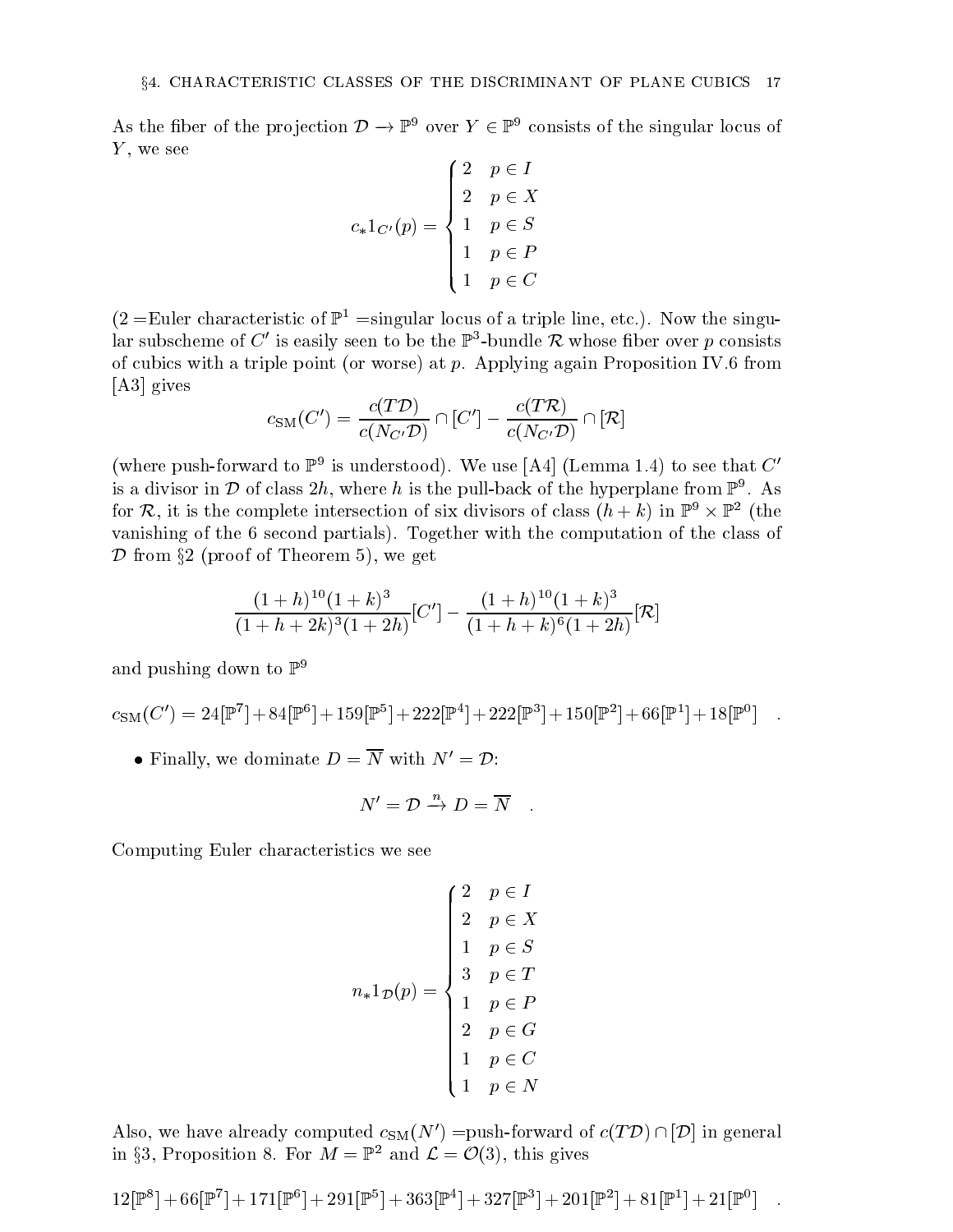Summarizing, we have obtained

| $i_*1_{I'}$       |  |                | $\overline{0}$   | $0 \quad 0 \quad 0$ |                          |     | $\mathbf{0}$   | U |   |         |  |
|-------------------|--|----------------|------------------|---------------------|--------------------------|-----|----------------|---|---|---------|--|
| $x_*1_{X'}$       |  |                |                  | $\theta$            | $\boldsymbol{0}$         |     | $\theta$       |   |   | $1_X$   |  |
| $s_*1_{S'}$       |  |                | -3               | 6                   | $\boldsymbol{0}$         |     | $\mathbf{0}$   |   |   | $1_{S}$ |  |
| $t_*1_{T'}$       |  | $\mathbf{1}$   | - 3              | 6                   | 6                        | - 0 | $\theta$       |   |   | $1_T$   |  |
| $p_*1_{P'}$       |  | $\mathbf{1}$   | 2                | 3                   | $\overline{\phantom{0}}$ |     | $\theta$       |   | 0 | $1_P$   |  |
| $g_*1_{G'}$       |  | $\mathbf{1}$   | $\overline{2}$   | - 3                 | - 3                      | 1   |                |   |   | $1_G$   |  |
| $c_*1_{C'}$       |  | $\overline{2}$ | $^{\mathrm{-2}}$ |                     | $\theta$                 |     |                |   |   | $1_C$   |  |
| $\cdot n_*1_{N'}$ |  | $\mathcal{D}$  | $\overline{2}$   |                     | 3                        |     | $\overline{2}$ |   |   |         |  |

from which, inverting the matrix and applying  $c_*$ :

$$
\begin{pmatrix} c_*(1_I) \\ c_*(1_X) \\ c_*(1_S) \\ c_*(1_T) \\ c_*(1_G) \\ c_*(1_G) \\ c_*(1_G) \\ c_*(1_G) \\ c_*(1_K)) \end{pmatrix} = \begin{pmatrix} 1 & 0 & 0 & 0 & 0 & 0 & 0 & 0 & 0 \\ -1 & 1 & 0 & 0 & 0 & 0 & 0 & 0 \\ \frac{1}{3} & -\frac{1}{2} & \frac{1}{6} & 0 & 0 & 0 & 0 & 0 \\ 0 & 0 & -\frac{1}{6} & \frac{1}{6} & 0 & 0 & 0 & 0 \\ 0 & -\frac{1}{2} & -\frac{1}{2} & 0 & 1 & 0 & 0 & 0 \\ 0 & 0 & \frac{1}{2} & -\frac{1}{2} & -1 & 1 & 0 & 0 \\ -\frac{1}{3} & -1 & \frac{1}{3} & 0 & -1 & 0 & 1 & 0 \\ 0 & 0 & -\frac{1}{2} & \frac{1}{2} & 2 & -2 & -1 & 1 \end{pmatrix} \begin{pmatrix} c_{\rm SM}(I') \\ c_{\rm SM}(X') \\ c_{\rm SM}(S') \\ c_{\rm SM}(T') \\ c_{\rm SM}(G') \\ c_{\rm SM}(G') \\ c_{\rm SM}(G') \\ c_{\rm SM}(N') \end{pmatrix} \quad ,
$$

which gives the statement.  $\square$ 

The data collected in Theorem 11 can now be assembled to compute any characteristic class of the strata. For example, by Theorem 3 (using for example Remark  $(2)$  for an along  $(2)$  in a same  $(2)$  in all  $(2)$  we have  $(2)$  we have  $(2)$ 

$$
\operatorname{Eu}_D(p) = \begin{cases} 2 & p \in I \\ 3 & p \in X \\ 4 & p \in S \\ 3 & p \in T \\ 3 & p \in P \\ 2 & p \in G \\ 2 & p \in C \\ 1 & p \in N \end{cases}
$$

from which

$$
c_M(D) = 2c_*(I) + 3c_*(X) + 4c_*(S) + 3c_*(T) + 3c_*(P) + 2c_*(G) + 2c_*(C) + c_*(N)
$$

with the same result as listed in the beginning of the section.

Applying to

$$
1_D = 1_I + 1_X + 1_S + 1_T + 1_P + 1_G + 1_C + 1_N
$$

we obtain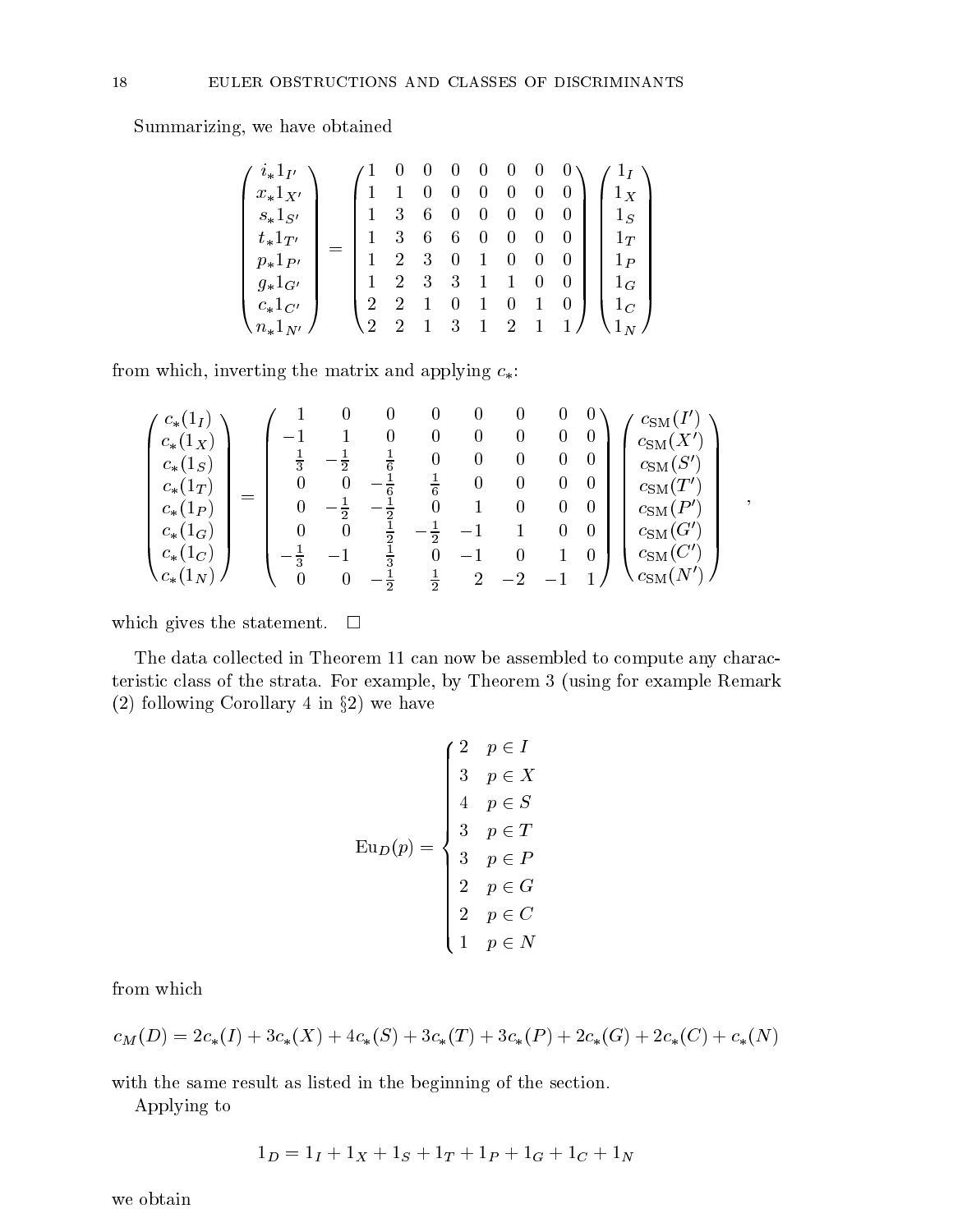COROLLARY 12. The push-forward to  $\mathbb{P}^9$  of the Schwartz-MacPherson class of the discriminant of plane cubics is

 $12\mathbb{P}^{\sim}$  | +  $43\mathbb{P}^{\sim}$  | +  $120\mathbb{P}^{\sim}$  | +  $210\mathbb{P}^{\sim}$  | +  $252\mathbb{P}^{\sim}$  | +  $210\mathbb{P}^{\sim}$  | +  $120\mathbb{P}^{\sim}$  | +  $43\mathbb{P}^{\sim}$  | +  $10\mathbb{P}^{\sim}$  | The remarkable near-symmetry of this expression is inherited from the total

Chern class of  $\mathbb{P}^9$ :

$$
c(T\mathbb{P}^9) \cap [\mathbb{P}^9] = [\mathbb{P}^9] + 10[\mathbb{P}^8] + 45[\mathbb{P}^7] + 120[\mathbb{P}^6] + 210[\mathbb{P}^5] + 252[\mathbb{P}^4] + 210[\mathbb{P}^3] + 120[\mathbb{P}^2] + 45[\mathbb{P}^1] + 10[\mathbb{P}^0]
$$

from which we also obtain a class for the locus  $\mathbb{F}^{\perp} \to D$  of nonsingular cubics:

$$
c_*(1_{\mathbb{P}^9-D})=[\mathbb{P}^9]-2[\mathbb{P}^8]
$$

We do not have a conceptual explanation for this surprisingly simple expression (although we again feel that the action of PGL(3) must be responsible for it).

Finally, the knowledge of  $c_{SM}(D)$  allows us to compute the (push-forward of the) Segre class of the singularity subscheme JD of D:

PROPOSITION 13.

$$
s(JD,\mathbb{P}^9) = 69[\mathbb{P}^7] - 1086[\mathbb{P}^6] + 12093[\mathbb{P}^5] - 108660[\mathbb{P}^4] + 750015[\mathbb{P}^3] - 2369910[\mathbb{P}^2] - 40989270[\mathbb{P}^1] + 1143250160[\mathbb{P}^0] .
$$

PROOF. This is obtained by using the result of [A3], relating Chern-Schwartz-MacPherson's class, obtained above, to the class of the virtual tangent bundle of D:

$$
c_F(D) = (1+h)^{10} \frac{|D|}{(1+12h)} = 12[\mathbb{P}^8] - 24[\mathbb{P}^7] + 828[\mathbb{P}^6] - 8496[\mathbb{P}^5] + 104472[\mathbb{P}^4] - 1250640[\mathbb{P}^3] + 15010200[\mathbb{P}^2] - 180120960[\mathbb{P}^1] + 2161452060[\mathbb{P}^0]
$$

as a class in  $\mathbb{P}^*$ . Theorem I.5 in  $|\mathrm{A3}|$  gives (with notation as in  $|\mathrm{A3}|$ )

 $c_{\mathrm{SM}}(D) = c_F(D) + c(\mathrm{C}(12)) \ \sqcup \ (\mu_{\mathcal{O}(12)}(JD) \quad \otimes_{\mathbb{P}^9} \mathrm{C}(12))$ 

from which one can then obtain

$$
\mu_{\mathcal{O}(12)}(JD) = 69[\mathbb{P}^7] + 5676[\mathbb{P}^6] + 200226[\mathbb{P}^5] + 3926268[\mathbb{P}^4] + 46220754[\mathbb{P}^3] + 326651280[\mathbb{P}^2] + 1283190093[\mathbb{P}^1] + 2161452050[\mathbb{P}^0]
$$

As  $\mu_{\mathcal{O}(12)}(J\nu)=c(I-\mathbb{F}^\ast\otimes\mathcal{O}(12))\cap s(J\nu,\mathbb{F}^\ast)$ , this information is enough to obtain  $s(JD, \mathbb{F})$ , with the stated result.  $\square$ 

For example, using [A-C] and Theorem 3 in x<sup>2</sup> we can now compute the multiplicity  $m_3$  and Euler obstruction  $e_3$  at the discriminant D of plane cubics in the discriminant hypersurface of  $\mathcal{O}(12)$  on  $\mathbb{P}^+$ :

Corollary 14.

$$
m_3=17559733166
$$
  

$$
e_3=2161452050
$$

In fact it is not hard to give a compact formula for the Euler obstruction  $e_d$  at the discriminant of degree-d planes curves of the corresponding discriminant (d  $2$ ):

$$
e_d = \frac{1}{3(d-1)^2} \left( (3(d-1)^2 - 1)^{\binom{d+2}{2}} - (-1)^{\binom{d+2}{2}} \right)
$$

(we will leave this as an exercise for the entertainment of the interested reader); we know of no such formula for the multiplicity  $m_d$ .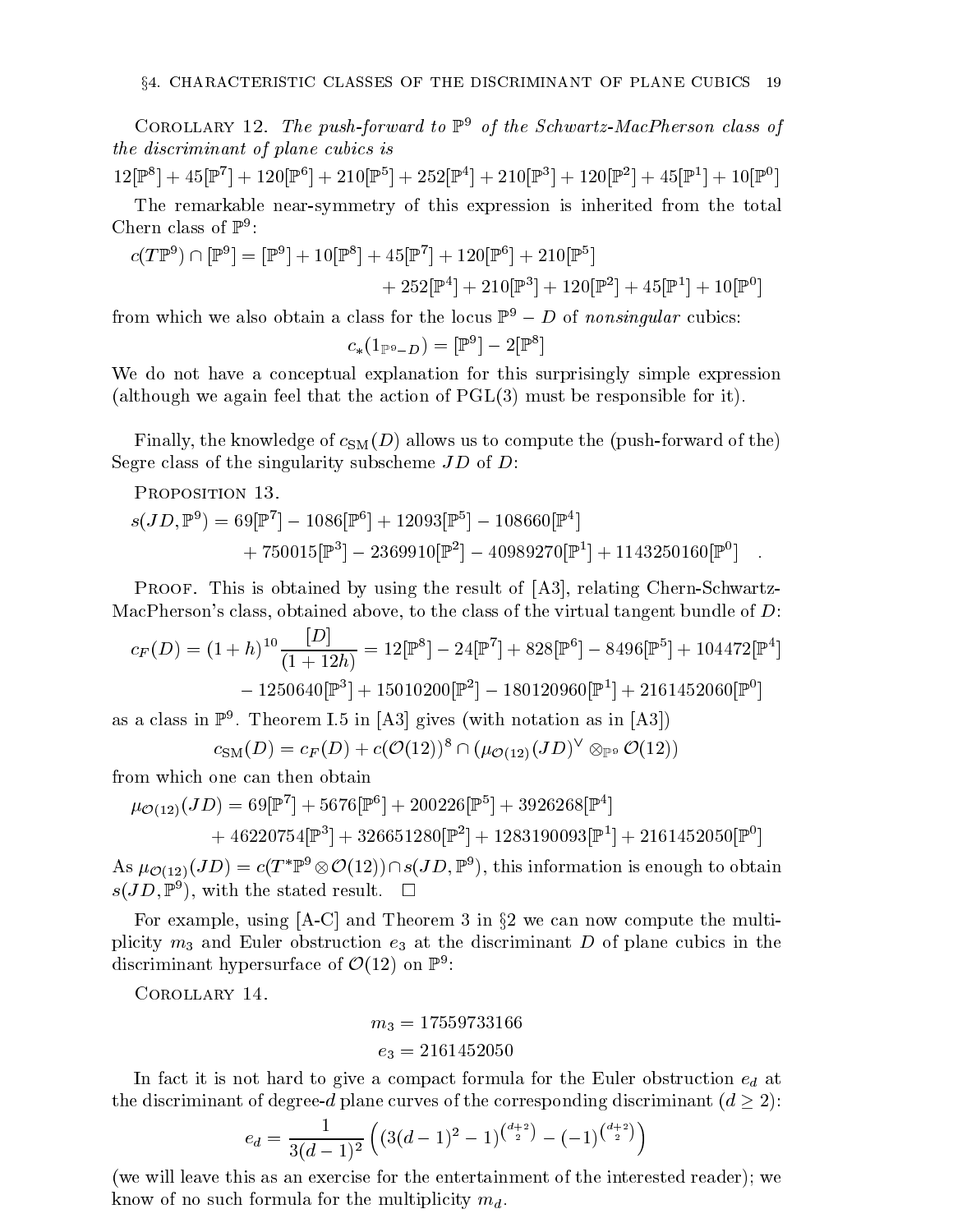## §5. Discriminant of  $\mathcal{O}(d)$  on  $\mathbb{P}^1$

In this section we compute Schwartz-MacPherson's class of strata of the discriminant of  $\mathcal{O}(a)$  on  $\mathbb{P}^1$ . We picture  $\mathbb{P}^1 = H^1(\mathbb{P}^1, \mathcal{O}(a))$  as the space of unordered  $a$ -tuples of points in  $\mathbb{F}_+$ , and the discriminant consists then of nonreduced  $a$ -tuples. We consider the stratification of the discriminant by the loci in  $\mathbb{P}^d$  parametrizing d-tuples of a given combinatorial type. More precisely, for every partition  $m = \{m_1,\ldots,m_s\}$  of d

$$
d = m_1 + \cdots + m_s
$$

into nonincreasing summands  $m_1 \geq m_2 \geq \cdots \geq m_s$ , we compute the image in  $A_*\mathbb{P}^a$  (via MacPherson's transformation) of the characteristic function of the locus of d-tuples  $m_1p_1 + \cdots + m_sp_s$  with distinct  $p_i$ 's.

The main ingredients in the answer are the elementary symmetric functions  $s_j(m) = s_j(m_1,...,m_s)$ , and the order aut m of m, by which we mean the number of row-shuings preserving the corresponding Young diagram. For example, for  $m = \{5, 4, 3, 3, 3, 2, 2\}$ :



we have aut  $m = 1! 1! 3! 2! = 12$ .

With these notations, the answer is:

PROPOSITION 15. Schwartz-MacPherson's class of the locus of d-tuples  $m_1p_1 + \cdots + m_sp_s$  with distinct  $p_i$  is

$$
\frac{1}{\text{aut } m} \sum_{k=0}^{s} {s-3 \choose k} (-1)^k k! (s-k)! s_{s-k}(m) \left[ \mathbb{P}^{s-k} \right]
$$

(We use the convention  $\binom{-a}{b} = (-1)^b \binom{a+b-1}{b}$ .)

Proposition 15 assigns a class to each Young diagram with s rows. This class has no components in dimension < 3 for s 3; for <sup>s</sup> = 3 it consists of one component:

$$
\frac{6}{\mathrm{aut}\,m}\,m_1m_2m_3\,[\mathbb{P}^3]\quad;\quad
$$

for section  $\mathcal{L}$  is equal to the contract of  $\mathcal{L}$ 

$$
\begin{cases}\n2m_1m_2\left[\mathbb{P}^2\right] + (m_1 + m_2)\left[\mathbb{P}^1\right] + 2\left[\mathbb{P}^0\right] & m_1 \neq m_2 \\
m^2\left[\mathbb{P}^2\right] + m\left[\mathbb{P}^1\right] + \left[\mathbb{P}^0\right] & m_1 = m_2 = m\n\end{cases}
$$

The good properties of Schwartz-MacPherson's classes endow the classes of Proposition 15 of many interesting features. For example, the sum of the classes over all Young diagrams with d boxes must equal the class of the tangent bundle of  $\mathbb{F}^n$ , since the corresponding characteristic functions add up to the constant  $1_{\mathbb{P}^d}$  $\mathbf{O} \mathbf{H}^{\top}$ .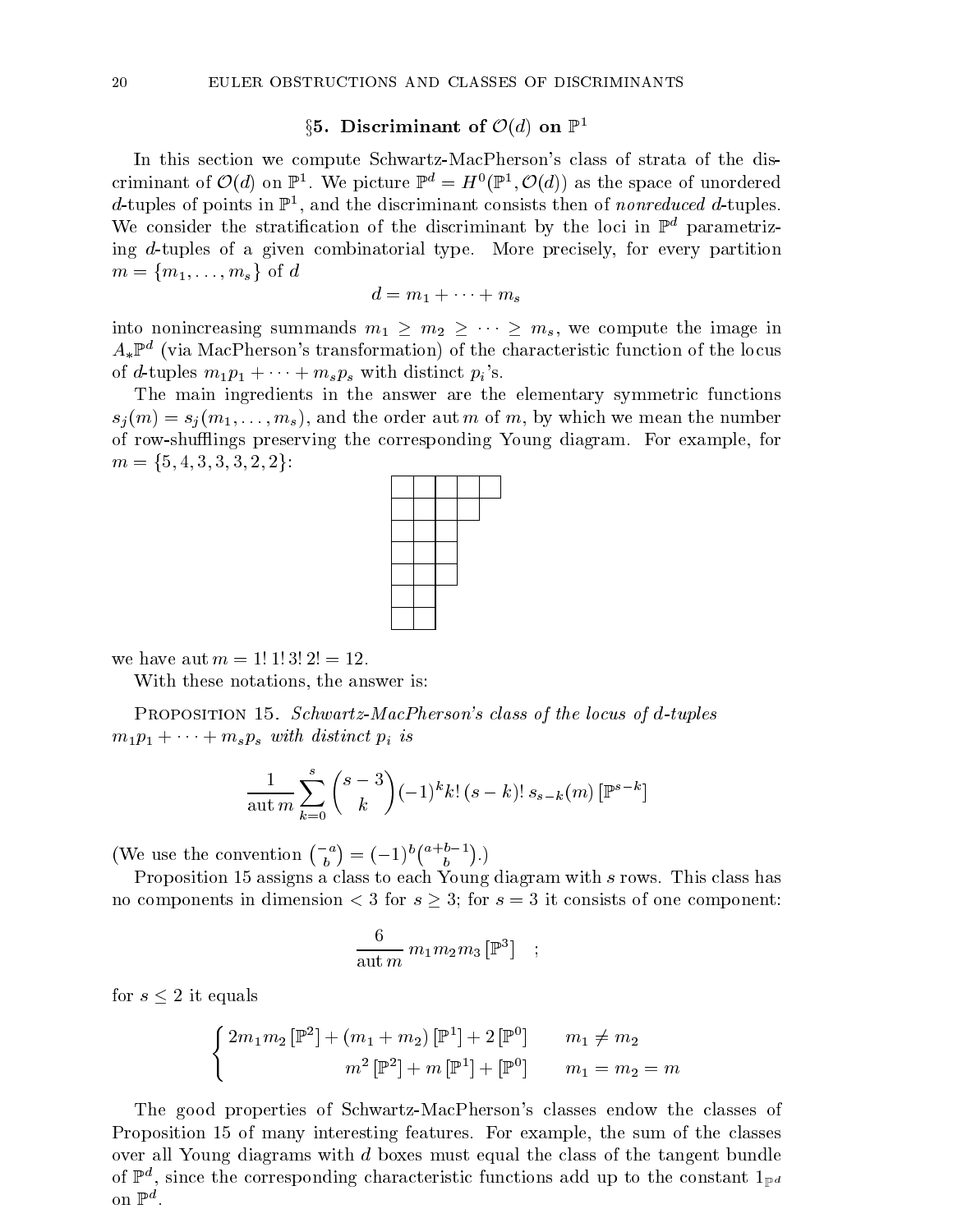EXAMPLE. For  $d = 5$  we have the diagrams



which by Proposition 15 correspond respectively to

$$
[\mathbb{P}^{5}] - 2[\mathbb{P}^{4}] + [\mathbb{P}^{3}] , 8[\mathbb{P}^{4}] - 7[\mathbb{P}^{3}] , 12[\mathbb{P}^{3}] , 9[\mathbb{P}^{3}]
$$
  
12
$$
[ \mathbb{P}^{2}] + 5[\mathbb{P}^{1}] + 2[\mathbb{P}^{0}] , 8[\mathbb{P}^{2}] + 5[\mathbb{P}^{1}] + 2[\mathbb{P}^{0}] , 5[\mathbb{P}^{1}] + 2[\mathbb{P}^{0}]
$$

Adding up these classes gives

$$
[\mathbb{P}^5] + 6[\mathbb{P}^4] + 15[\mathbb{P}^3] + 20[\mathbb{P}^2] + 15[\mathbb{P}^1] + 6[\mathbb{P}^0] = (1+h)^6 \cdot [\mathbb{P}^5] = c(T\mathbb{P}^5) \cap [\mathbb{P}^5]
$$

Other characteristic classes of the discriminant can be obtained either directly, or by pasting together a suitable combination of the classes obtained in Proposition 15. For example, according to Theorem 5 Mather's Chern class must be

$$
((2d-2)(1+h)^d - d h (1+h)^{d-1}) \cdot [\mathbb{P}^{d-1}] .
$$

This class must be the image via MacPherson's map of the Euler obstruction; for a d-tuple with partition  $m = m_1 \geq \cdots \geq m_s$  as above, this is easily computed to be

$$
\sum (m_i-1) \quad ,
$$

that is, the number of boxes in the diagram obtained by removing the rightmost box from each row of the Young diagram of m. Adding up Schwartz-MacPherson's classes (as computed in Proposition 15) weighted according to the Euler obstruction must give Mather's class. For example, for  $d = 5$  we have the above Young diagrams, with local Euler obstructions respectively

$$
0\quad ,\quad 1\quad ,\quad 2\quad ,\quad 2\quad ,\quad 3\quad ,\quad 3\quad ,\quad 4
$$

and adding up the corresponding weighted MacPherson's classes (also listed above) gives

$$
8\left[\mathbb{P}^4\right]+35\left[\mathbb{P}^3\right]+60\left[\mathbb{P}^2\right]+50\left[\mathbb{P}^1\right]+20\left[\mathbb{P}^0\right]
$$

agreeing with the direct computation. Can Proposition 15 (or Lemma 16 below) be proved `geometrically' (by providing enough direct computations of characteristic classes)?

PROOF OF PROPOSITION 15. The proposition follows from the analogous result for *ordered s*-tuples of points on  $\mathbb{F}^-.$  Consider the space

$$
\underbrace{\mathbb{P}^1\times\cdots\times\mathbb{P}^1}_s
$$

and the open subset parametrizing  $s$ -tuples of distinct points. Let  $h_i$  denote the pull-back of the hyperplane from the *i*-th factor (and note  $n_{\tilde{i}} = 0$  for all *i*).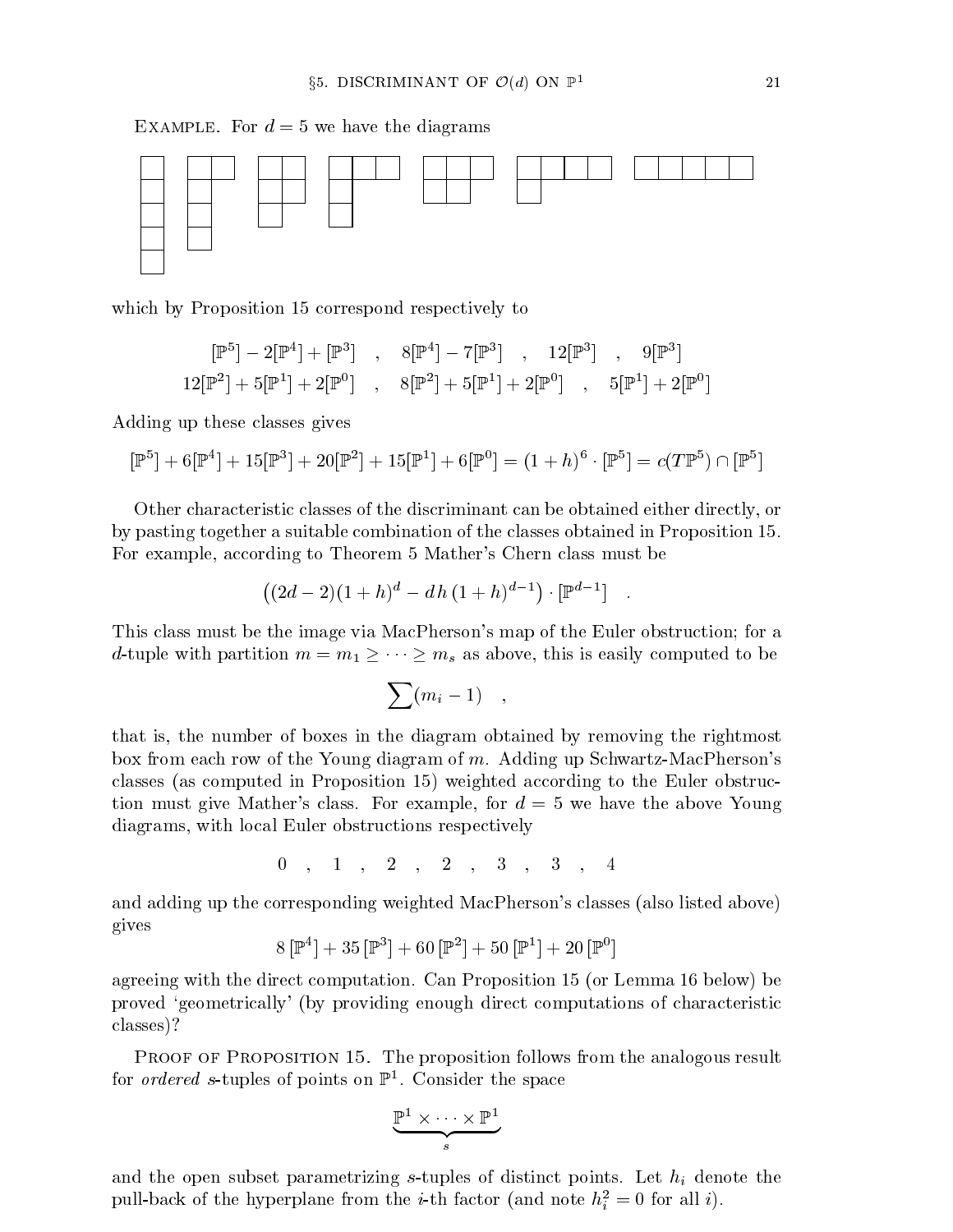LEMMA 10. The image in  $A_*(\mathbb{F}^-\times\cdots\times\mathbb{F}^-)$  of the characteristic function of the set set of ordered s-tuples of distinct points is

$$
(1-h_1-\cdots-h_s)^{s-3}\cdot[\mathbb{P}^1\times\cdots\times\mathbb{P}^1]
$$

Granting the Lemma for a moment, the proposition follows: for a partition  $m$ as above, consider the map

$$
\mathbb{P}^{1} \times \cdots \times \mathbb{P}^{1} \xrightarrow{\rho} \mathbb{P}^{d}
$$

$$
(p_{1}, \ldots, p_{s}) \mapsto m_{1}p_{1} + \cdots + m_{s}p_{s}
$$

surjecting onto the closure of the corresponding stratum. It is readily understood that aut *m* equals the degree of  $\rho$ ; this is the exact number of preimages over  $m_1p_1 + \cdots + m_sp_s$  with distinct  $p_i$ 's, so Schwartz-MacPherson's class of the stratum is given by

$$
(*) \quad \frac{1}{\text{aut } m} \rho_* (\text{MacPherson's class of the set of } d \text{-tuples of distinct points})
$$

$$
= \frac{1}{\text{aut } m} \rho_* ((1 - h_1 - \dots - h_s)^{s-3} \cdot [\mathbb{P}^1 \times \dots \times \mathbb{P}^1])
$$

by the Lemma. Now denote by  $n$  the hyperplane in  $\mathbb{F}$  , and note that

$$
\rho^* h = m_1 h_1 + \cdots + m_s h_s \quad .
$$

By the projection formula, and using that  $n_i = 0$ ,

$$
h^{s-k} \rho_*((h_1 + \dots + h_s)^k \cdot [\mathbb{P}^1 \times \dots \times \mathbb{P}^1])
$$
  
=  $\rho_*((m_1h_1 + \dots + m_sh_s)^{s-k}(h_1 + \dots + h_s)^k \cdot [\mathbb{P}^1 \times \dots \times \mathbb{P}^1])$   
=  $\rho_*((s-k)!s_{s-k}(m_1, \dots, m_s)k! h_1 \cdots h_s \cdot [\mathbb{P}^1 \times \dots \times \mathbb{P}^1])$   
=  $(s-k)! k! s_{s-k}(m) [\text{pt}]$ 

hence

$$
\rho_*((h_1+\cdots+h_s)^k\cdot[\mathbb{P}^1\times\cdots\times\mathbb{P}^1])=(s-k)!\,k!\,s_{s-k}(m)\,[\mathbb{P}^{s-k}] \quad .
$$

The formula in the proposition follows from applying this to the obvious expansion of  $(*)$ .  $\square$ 

Our proof of the Lemma is purely combinatorial:

PROOF OF LEMMA TO. The product **F** x ··· x **F** is the disjoint union of the set under scrutiny and the 'diagonals' parametrizing s-tuples  $\{p_1, \ldots, p_s\}$  for which certain subsets of the  $p_i$ 's coincide. There is one such diagonal for each partition

$$
\mathcal{P} = \{A_1, \ldots, A_k\}
$$

of the set  $\{1,\ldots,s\}$ , and the set of s-tuples of distinct points corresponds to the longest partition  $\{\{1\},\ldots,\{s\}\}\$ . Denoting by  $c_{\text{SM}}(\mathcal{P})$  Schwartz-MacPherson's class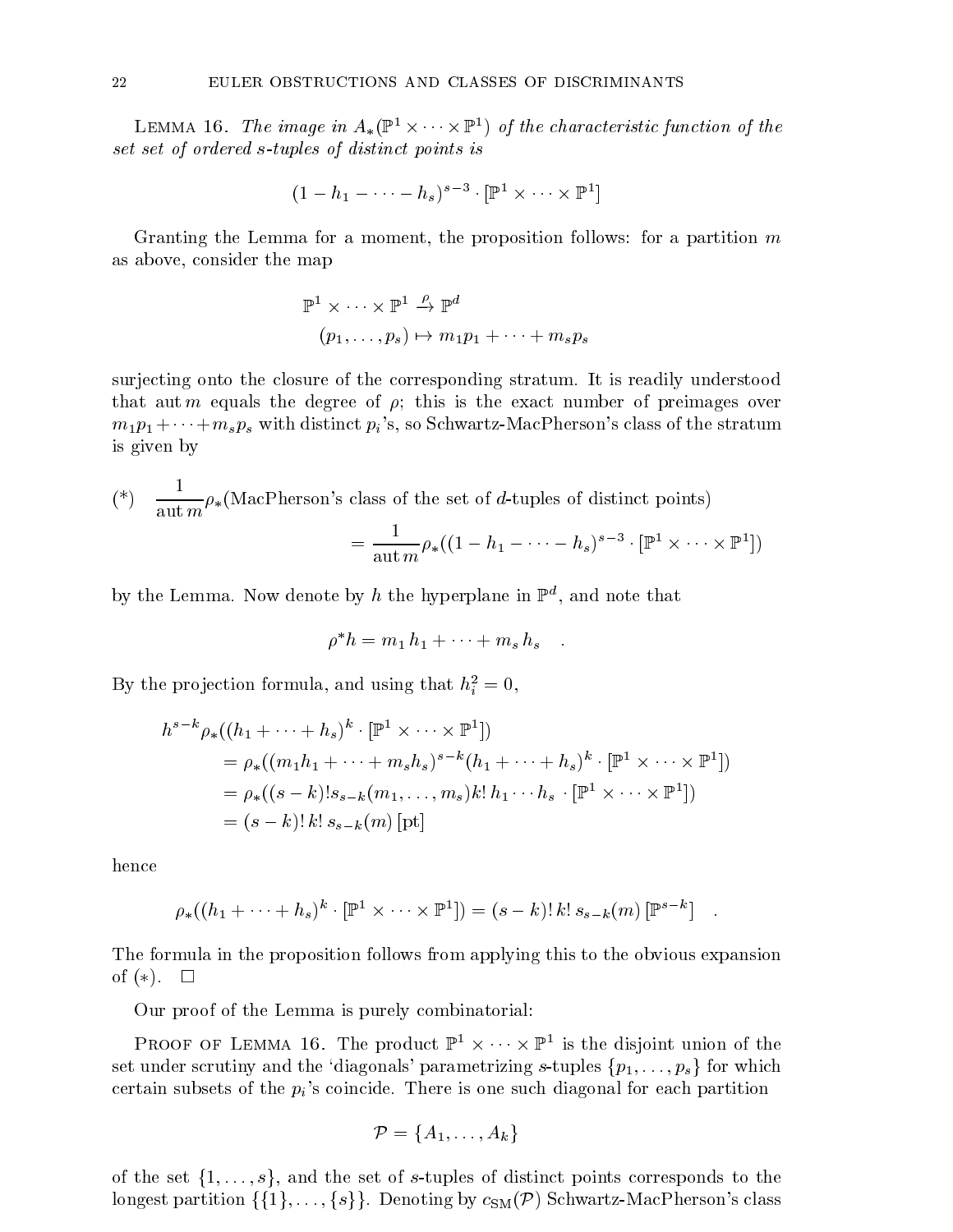of the characteristic function of the subset corresponding to  $P$  , we observe that as  $P$ PI-X" XII-<sup>---</sup> is the sum of all such characteristic functions, we must have must have must have the sum of the

$$
\sum_{\mathcal{P}} c_{\text{SM}}(\mathcal{P}) = c_{\text{SM}}(\mathbb{P}^1 \times \cdots \times \mathbb{P}^1) = \prod_{i=1}^s (1+h_i)^2 \cdot [\mathbb{P}^1 \times \cdots \times \mathbb{P}^1]
$$

Now the key observation is that each diagonal is itself a set of n-tuples of distinct points, so its  $c_{SM}$  is recursively known. Hence, the last display gives a recursive relation of which we claim the formula given in the lemma is the solution.

More precisely, denote by  $[\mathcal{P}]$  the class of the diagonal corresponding to  $\mathcal{P} =$  ${A_1,\ldots,A_k}$ . Each  $A_i$  lists a set of factors agreeing in the diagonal, so the (closure of the) set corresponding to P is the image of the map

$$
\underbrace{\mathbb{P}^1\times\cdots\times\mathbb{P}^1}_{k}\to \underbrace{\mathbb{P}^1\times\cdots\times\mathbb{P}^1}_{s}
$$

sending the *i*-th factor on the left to the small diagonal in  $\mathbb{P}^{1,A_i}$ . Observe that any  $h_{a_i}$  for  $a_i \in A_i$  restricts to the hyperplane in the *i*-th factor, so according to the formula proposed in the Lemma

$$
c_{\text{SM}}(\mathcal{P})=C(\mathcal{P})\cdot[\mathcal{P}]
$$

where

$$
C(\mathcal{P}) := (1 - h^{(1)} - \dots - h^{(k)})^{k-3}
$$

and where  $h^{(i)} = h_{a_i}$  for any  $a_i \in A_i$ . Also, a moment's thought shows that the class of the small diagonal in  $\mathbb{P}^{1,A_i}$  is

$$
\frac{1}{(|A_i|-1)!} \left(\sum_{a \in A_i} h_a\right)^{|A_i|-1} \cdot [\mathbb{P}^{1^{A_i}}]
$$

where  $|A_i|$  denotes the cardinality of  $A_i$ . Indeed (keeping in mind  $n_i^* = 0$ ) this equals the 'penultimate' elementary symmetric function in the  $h_a$ 's, which is the class dotting to 1 against each  $h_a$ . The class  $[\mathcal{P}]$  is therefore the product of all such functions as  $A_i$  ranges in  $\mathcal{P}$ :

$$
[\mathcal{P}] = S(\mathcal{P}) \cdot [\mathbb{P}^1 \times \cdots \times \mathbb{P}^1]
$$

where

$$
S(\mathcal{P}) := \prod_{A_i \in \mathcal{P}} \frac{1}{(|A_i| - 1)!} \left( \sum_{a \in A_i} h_a \right)^{|A_i| - 1} .
$$

Summarizing, in order to prove the Lemma we have to show that

$$
\sum_{\mathcal{P}} S(\mathcal{P}) C(\mathcal{P}) = \prod_{i=1}^{s} (1 - h_i)^2
$$

where the summation ranges over all partitions P of f1;:::;sg.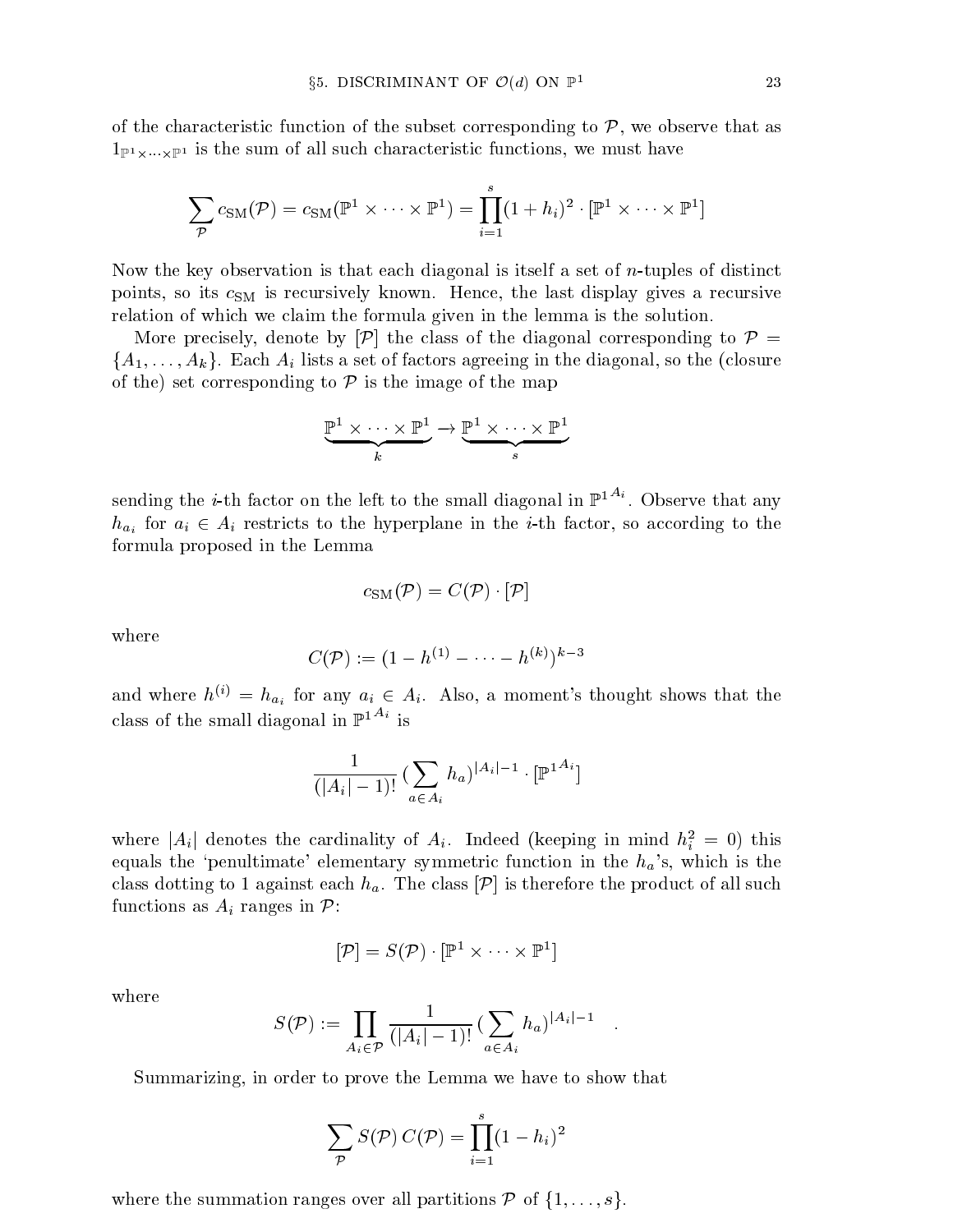Of course this is shown by induction on s. For  $s = 1$  we have the single partitions  $\mathcal{P} = \{\{1\}\}\text{, for which }$ 

$$
S(\mathcal{P}) = 1
$$
,  $C(\mathcal{P}) = (1 - h_1)^{1-3} = 1 + 2h_1 = (1 + h_1)^2$ 

(once more, since  $n_{\tilde{i}} = 0$ ), as needed.

To establish the induction step, observe that removing  $h_s$  from a partition of  $\{1,\ldots,s\}$  determines uniquely a partition of  $\{1,\ldots,s-1\}$ ; that is, a partition

$$
\mathcal{P} = \{A_1, \ldots, A_k\}
$$

of  $\{1,\ldots,s-1\}$  spawns the  $(k+1)$  partitions of  $\{1,\ldots,s\}$ :

$$
\mathcal{P}'_0 = \{A_1, \dots, A_k, \{h_s\}\}\
$$
  

$$
\mathcal{P}'_i = \{A_1, \dots, A'_i, \dots, A_k\} \qquad i = 1, \dots, k
$$

where  $A_i' = A_i \cup \{h_s\}$ . Now observe that  $S(\mathcal{P}_0') = S(\mathcal{P})$  (since the penultimate elementary symmetric function of  $\{h_s\}$  is 1), while

$$
C(\mathcal{P}'_0) = (1 - h^{(1)} - \dots - h^{(k)} - h_s)^{(k+1)-3}
$$
  
=  $(1 - h^{(1)} - \dots - h^{(k)})^{k-2} - (k-2)(1 - h^{(1)} - \dots - h^{(k)})^{k-3} h_s$   
=  $(1 - h^{(1)} - \dots - h^{(k)} - (k-2) h_s) C(\mathcal{P})$ .

On the other hand, clearly  $C(\mathcal{P}'_i) = C(\mathcal{P})$ , and the contributions to  $S(\mathcal{P}'_i)$  due to the  $A_j$ ,  $j \neq i$ , equal the corresponding contributions to  $S(\mathcal{P})$ ; for  $j = i$ , write

$$
A_i = \{h_{a_1}, \ldots, h_{a_r}\} \quad ; \quad
$$

then the contribution of  $A_i'$  to  $S(\mathcal{P}_i')$  equals

$$
\frac{1}{r!}(h_{a_1} + \dots + h_{a_r} + h_s)^r
$$
\n
$$
= \frac{1}{r!}(h_{a_1} + \dots + h_{a_r})^r + \frac{1}{(r-1)!}(h_{a_1} + \dots + h_{a_r})^{r-1}h_s
$$
\n
$$
= \left(\frac{1}{r}(h_{a_1} + \dots + h_{a_r}) + h_s\right)\frac{1}{(r-1)!}(h_{a_1} + \dots + h_{a_r})^{r-1}
$$

and, further, each  $n_a$  ( $a \in A_i$ ) mus  $C(P)$  as  $n \vee$ ; so this shows

$$
S(\mathcal{P}'_i) = (h^{(i)} + h_s) S(\mathcal{P})
$$

(after restriction to the diagonal). Putting everything together,

$$
\sum_{i\geq 0} S(\mathcal{P}'_i)C(\mathcal{P}'_i) = (1 - h^{(1)} - \dots - h^{(k)} - (k - 2) h_s + \sum_i (h^{(i)} + h_s)) S(\mathcal{P})C(\mathcal{P})
$$
  
= (1 + 2h\_s) S(\mathcal{P})C(\mathcal{P})  
= (1 + h\_s)^2 S(\mathcal{P})C(\mathcal{P})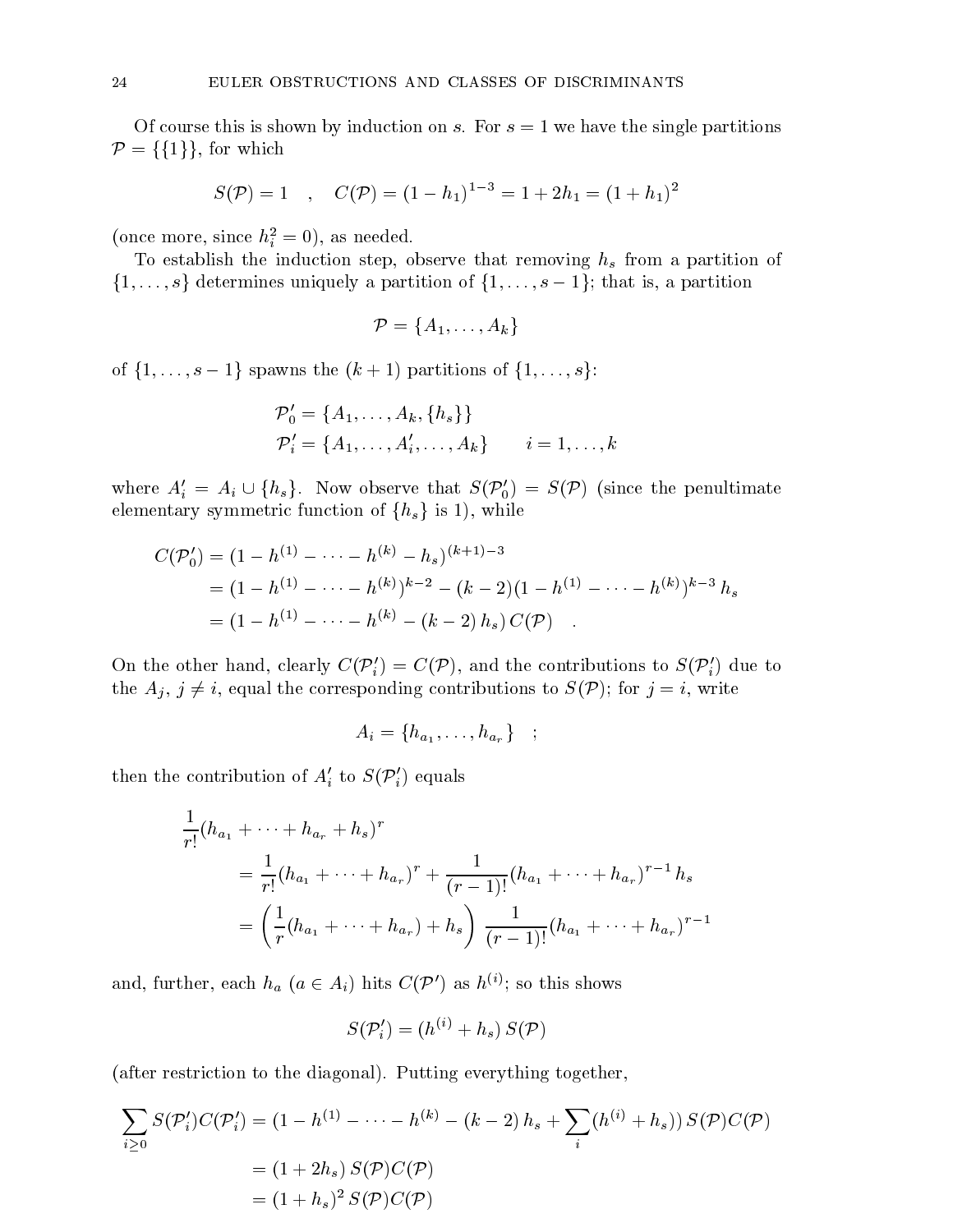Adding over all partitions, we see

$$
\sum_{\mathcal{P}' \text{ partition of }\{1,...,s\}} S(\mathcal{P}')\,C(\mathcal{P}') = \left(\sum_{\mathcal{P} \text{ partition of }\{1,...,s-1\}} S(\mathcal{P})\,C(\mathcal{P})\right)\,(1+h_s)^2
$$

and we are done, since by induction  $\sum_{\mathcal{P}} S(\mathcal{P}) C(\mathcal{P}) = \prod_{i=1}^{s-1} (1 + h_i)^2$ .  $\Box$ 

As an important special case of the proposition, the complement of the discriminant corresponds to the partition  $1^d = \{1, 1, \ldots, 1\}$ , so we have  $s = d$ ,

$$
aut 1d = d! , ss-k(1d) = {d \choose s-k}
$$

and the class simplifies to

$$
\sum_{k=0}^{d} {d-3 \choose k} (-1)^k \left[ \mathbb{P}^{d-k} \right] = \sum_{k \ge 0} {d-3 \choose k} (-1)^k h^k [\mathbb{P}^d] = (1-h)^{d-3} [\mathbb{P}^d]
$$

where  $n$  is the hyperplane in  $|\mathbb{F}|$ . We feel that there should be an explanation of the shape of this class in terms of the obvious PGL(2) action.

As an immediate consequence of this formula:

COROLLARY 17. Schwartz-MacPherson's class of the discriminant of  $\mathcal{O}(d)$  on  $\Gamma$  is

$$
((1+h)^{d+1} - (1-h)^{d-3}) \cdot [\mathbb{P}^d] = \sum_{j \ge 1} \left( \binom{d+1}{j} - (-1)^j \binom{d-3}{j} \right) [\mathbb{P}^{n-j}]
$$

We do not know of a similarly compact formula for Schwartz-MacPherson's class of the closure of an arbitrary stratum of the discriminant; the case of Corollary 17, that is the whole discriminant, corresponds to the closure of the stratum corresponding to the partition  $\{2, 1, \ldots, 1\}.$ 

A formula can be given for the class obtained by weighing strata according roughly to the row automorphisms of the corresponding Young diagrams. We say that a Young diagram  $\mathcal{P}'$  is a 'degeneration' of a diagram  $\mathcal{P}$ , and write  $\mathcal{P}' < \mathcal{P}$ , if  $P$  can be obtained from  $P$  by conapsing several rows into one; that is, if the  $\blacksquare$ stratum corresponding to  $P$  is in the closure of the stratum corresponding to  $P$ . For diagrams  $P, P$  we define a weight

$$
w(\mathcal{P},\mathcal{P}')
$$

as follows:  $w(\mathcal{P}, \mathcal{P}')$  equals the number of row automorphisms of  $\mathcal{P}'$  (that is, aut m' for the corresponding partition  $m$  ) times the number of ways  $P$  can be obtained as a degeneration of P. For example, the diagram P:

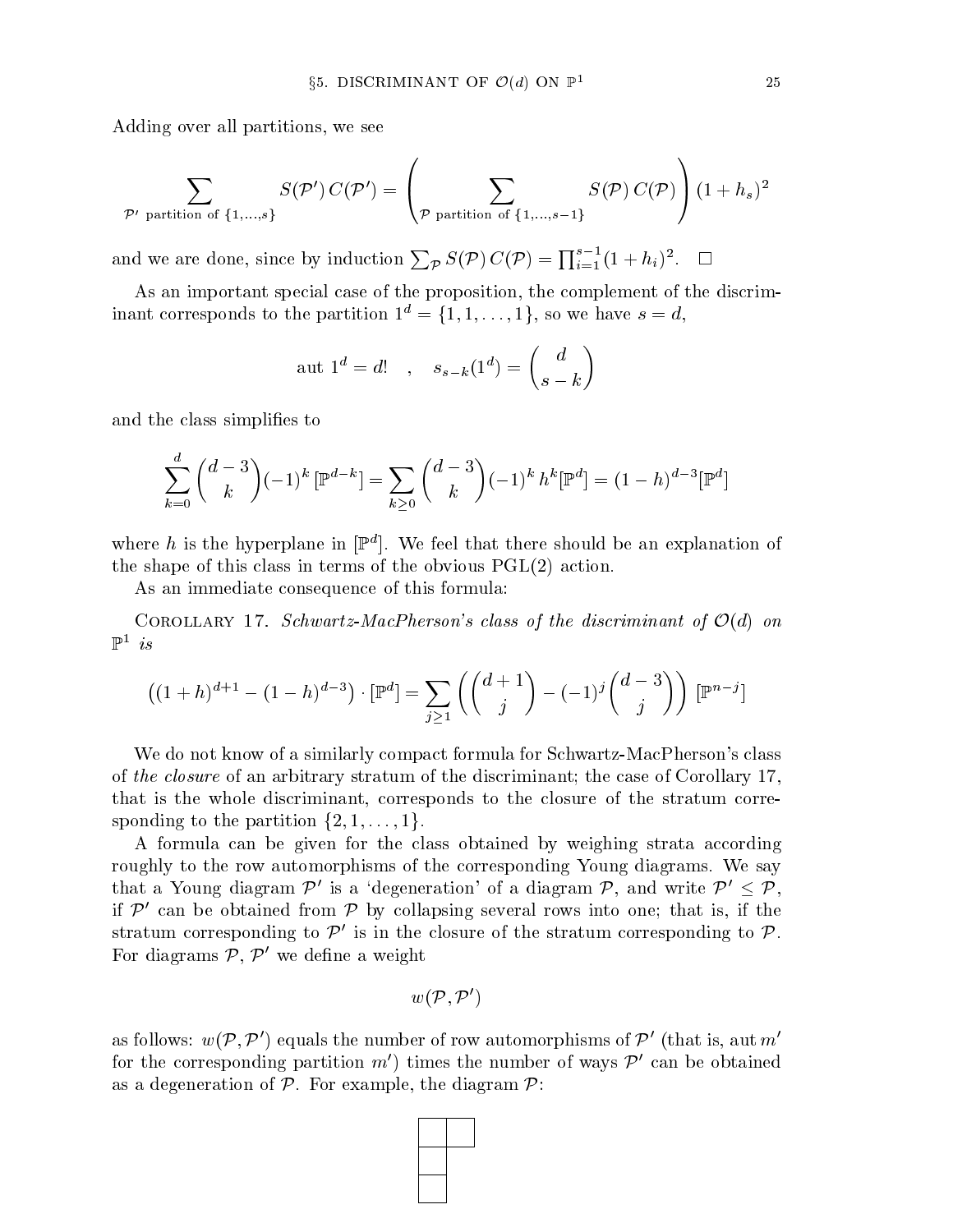nas degenerations  $\nu$ 



with weights respectively

 $2, 2, 2, 1$ 

Also, denote by  $c_{\text{SM}}(\mathcal{P})$  Schwartz-MacPherson's class of the stratum corresponding to P, as computed in Proposition 15. Schwartz-MacPherson's class of the closure of the locus of d-tuples with combinatorial type P would be

$$
\sum_{{\cal P}'\le {\cal P}} c_{\rm SM}({\cal P}')\quad ;\quad
$$

we do not have a simple expression for this in general. However:

Proposition 18. Assume P corresponds to the partition m. Then

$$
\sum_{{\mathcal{P}}'\leq {\mathcal{P}}} w({\mathcal{P}},{\mathcal{P}}')\,c_{\mathrm{SM}}({\mathcal{P}}') = \sum_{k=0}^s 2^{s-k} k!\,s_k(m_1,\ldots,m_s)\,[{\mathbb{P}}^k]
$$

PROOF. As in the proof of Proposition 15, consider the natural map

$$
\mathbb{P}^1\times\cdots\times\mathbb{P}^1\to\mathbb{P}^d
$$

sending  $(p_1,\ldots,p_s)$  to  $m_1p_1+\cdots+m_sp_s$ . The weight  $w(\mathcal{P}, \mathcal{P}')$  computes the number of preimages of a given d-tuple, so the properties of Schwartz-MacPherson's class imply that

$$
\sum_{{\mathcal P}'\leq {\mathcal P}} w({\mathcal P},{\mathcal P}') \, c_{\rm SM}({\mathcal P}')
$$

equals the push-forward of the total Chern class of the tangent bundle to  $\mathbb{F}_1 \times \cdots \times \mathbb{F}_p$  $\mathbb{F}$  . This is easily evaluated and gives the right-hand-side.  $\Box$ 

The degree of the class given in Proposition 18 computes the `weighted' Euier characteristic; this equals  $Z^*$  for the closure of a stratum of dimension  $s$ . The actual Euler characteristic of the closure of a stratum, that is, the degree of its Schwartz-MacPherson's class, is more elusive. However, by the remarks following the statement of Proposition 15 we see that there is no contribution to the Euler characteristic from strata of dimension 3. It follows in fact that the Euler characteristic of the stratum corresponding to the stratum corresponding to a diagram Pequality of the stratum twice the number of degenerations of P with <sup>2</sup> rows, minus <sup>1</sup> if P degenerates  $\{a\}$   $\{\frac{1}{2}, \frac{1}{2}\}$ . For example, {2, 1, 1} degenerates to {3, 1}, {2, 2}, and {4}, nence the Euler characteristic of the closure of the corresponding stratum is 5.

Proposition 18 computes the actual Schwartz-MacPherson's class of the closure of the stratum when all substrata are counted with weight 1. This is the case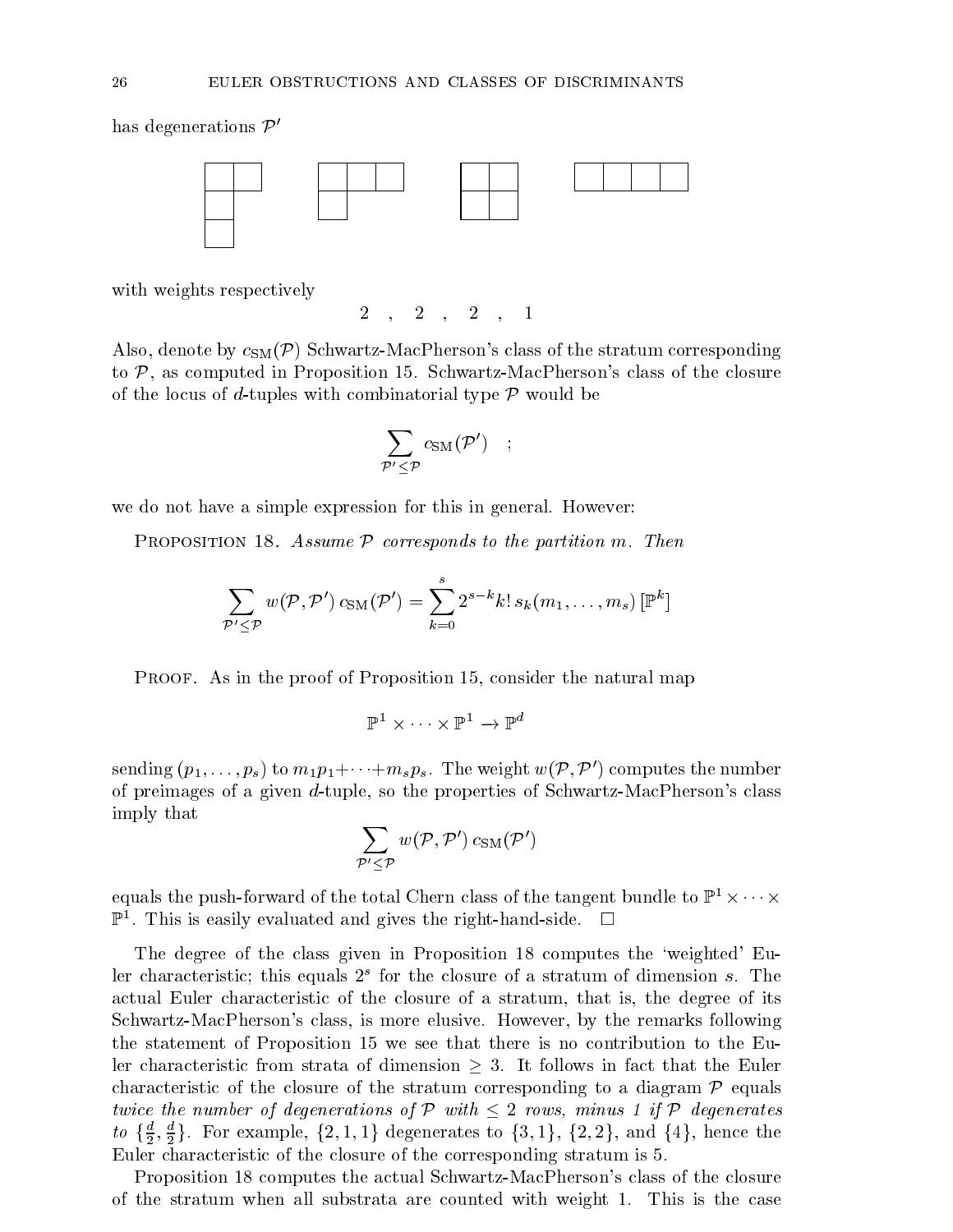when all sums of subsets of  ${m_1,...,m_s}$  yield different numbers; for example, Schwartz-MacPherson's class of the closure of the stratum corresponding to



is computed by the right-hand side of Proposition 18:

$$
\sum_{k=0}^{5} 2^{s-k} k! s_k (16, 8, 4, 2, 1) [\mathbb{P}^k]
$$
  
= 122880[ $\mathbb{P}^5$ ] + 95232[ $\mathbb{P}^4$ ] + 29760[ $\mathbb{P}^3$ ] + 4960[ $\mathbb{P}^2$ ] + 496[ $\mathbb{P}^1$ ] + 32[ $\mathbb{P}^0$ ] .

As a final remark, observe that the explicit form of Schwartz-MacPherson's class of the discriminant given in Corollary 17 allows us to obtain the Segre class of its singularity subscheme. As often is the case, the  $\mu$ -class (in the sense of [A1]) looks a mule nicer: denoting as usual by  $n$  the hyperplane class in  $\mathbb{F}^n$ , the  $\mu$ -class equals (again by applying [A3], I.5)

$$
\left(\frac{(1+(2d-3)h)^{d+1}}{(1+(2d-2)h)^2}-(1+(2d-2)h)^2(1+(2d-1)h)^{d-3}+(1+(2d-2)h)^{d-1}(2d-2)h\right)\cdot\left[\mathbb{P}^d\right]
$$

For example, the degree of this class (that is, Parusinski's number of the discriminant) turns out to be

$$
(2d-2)^d + (-1)^d (d+1) \qquad (d \ge 3)
$$

This is the local Euler obstruction of the discriminant, seen as a point in the discrim- $\min$  of the linear system it determines on F $^+$ , cf. Corollary 4. This information is equivalent to the statement that the State that the Company characteristic of the discriminant of O(d) on  $\mathbb{F}_1$  is  $(a+1)$ , that is, it equals the Euler characteristic of  $\mathbb{F}_2$  this also follows from observing that the complement of the discriminant is a union of three-dimensional PGL(2) orbits, hence its Euler characteristic must vanish. This simple argument however does not suffice to compute more sophisticated information, such as the multiplicity of the discriminant in its discriminant. This can be obtained from the above expression for the  $\mu$  class, using [A-C] (cf. [A1], §2.2):

$$
\frac{(2d-3)^{d+1} + (-1)^d}{2d-2} + d(2d-2)^d - (2d-2)^3(2d-1)^{d-3} \qquad (d \ge 3) \quad .
$$

For example  $(a = 3)$ , the discriminant of triples of points on F<sub>1</sub>, a quartic surface singular along a twisted cubic, is a point of multiplicity 148 on the discriminant of  $\mathcal{O}(4)$  on F<sup>3</sup>.